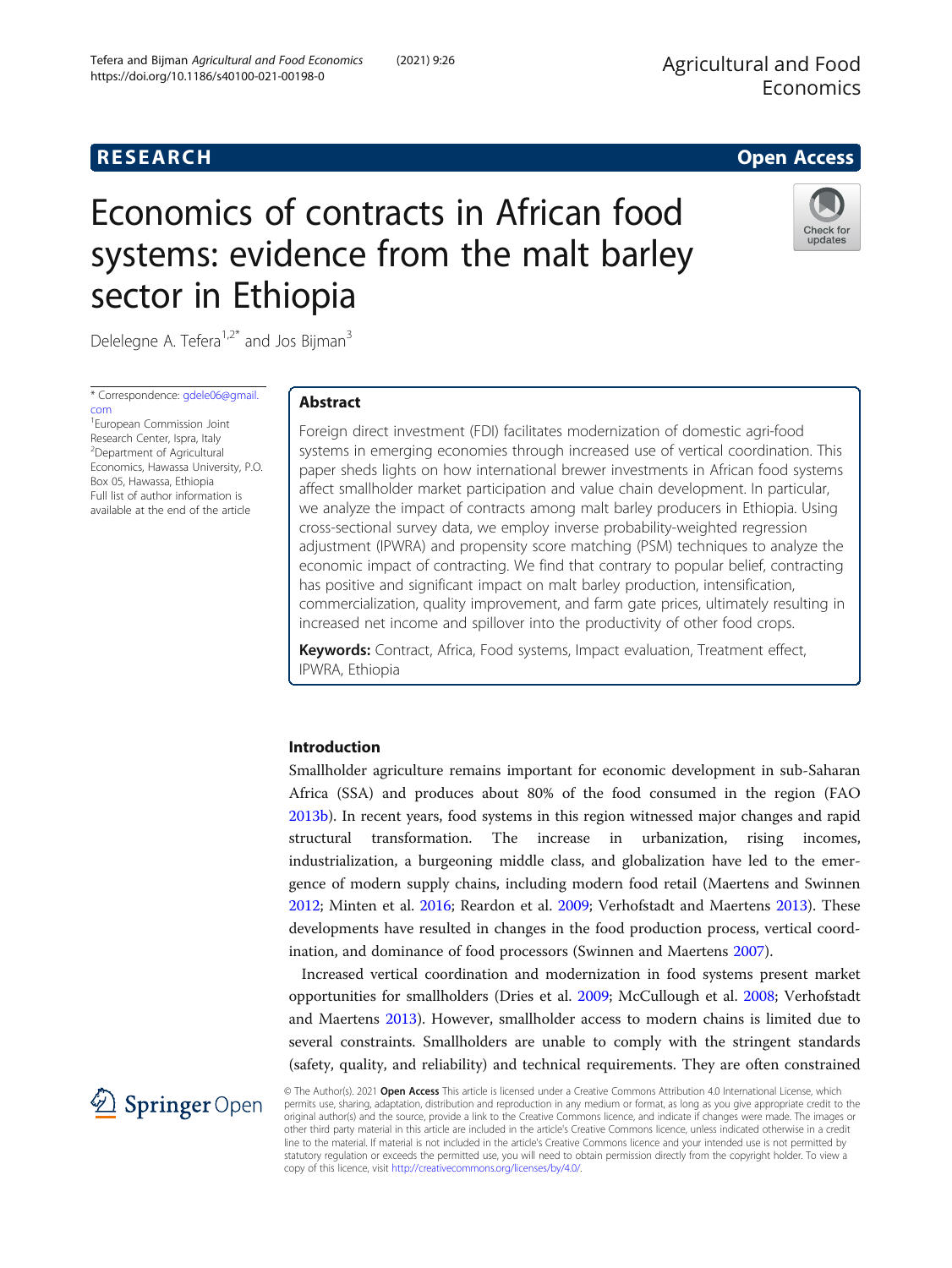<span id="page-1-0"></span>by lack of access to improved technology, low bargaining power, and high transaction costs (Poulton et al. [2010](#page-19-0)).

Contract farming has been presented as a possible solution to raising productivity and linking smallholders in the emerging modern chains (FAO [2013a\)](#page-19-0). Many scholars have studied the increasing prevalence of contract farming arrangements (CFAs) in the dynamic food systems (Bellemare [2015;](#page-18-0) Minot and Sawyer [2016;](#page-19-0) Oya [2012](#page-19-0); Wang et al. [2014b](#page-20-0)). Most of these studies claim that CFAs promote smallholder linkages to highvalue markets and increase farm income. Yet, there is also evidence that participating in a CFA has a negative association with farm income (Michelson et al. [2012;](#page-19-0) Narayanan [2014](#page-19-0); Wendimu et al. [2016\)](#page-20-0).

Most studies have focused on supply chains of high-value products (e.g., vegetables), traditional cash crops (e.g., coffee, tea, cocoa), and industrial commodities (e.g., cotton, palm oil, and rubber), mainly destined for international markets (Minot and Sawyer [2016](#page-19-0); Otsuka et al. [2016\)](#page-19-0). The empirical evidence on the impact of CFAs in domestic food systems is sparse, with the exception of Maertens and Vande Velde ([2017\)](#page-19-0). In this paper, we seek to fill the knowledge gap by exploring the impact of CFAs between foreign investors and smallholders on economic performance of malt barley farmers in Ethiopia. Understanding the effectiveness of CFAs in the emerging malt barley sector in Ethiopia is particularly relevant because the country aims at expanding the domestic malt barley production to cut the import bill and to increase smallholder commercialization. The paper also discusses how foreign direct investment in developing countries—in Africa in particular—affects modernization of domestic food systems.

The main objective of this paper is to analyze the impact of CFAs on production, commercialization, and farmer income within a local food system. Specifically, we seek to address: (i) What factors determine farmers' participation in malt barley CFAs? (ii) How do CFAs improve production, crop yield, product quality, and commercialization and prices in malt barley chains? (iii) How do CFAs improve malt barley farm income? The study is based on cross-sectional survey data and uses inverse probability-weighted regression adjustment (IPWRA) and propensity score matching (PSM) techniques to analyze the impact of CFAs.

The rest of the paper is organized as follows. The next section provides a short review of the literature on CFAs in emerging economies. In the "[Multinationals and](#page-3-0) [CFAs in Ethiopian food systems](#page-3-0)" section, we present a brief account of the Ethiopian malt barley chain and describe the process of vertical coordination. The "[Methodology](#page-5-0)" section describes the methodology. The "[Empirical results](#page-9-0)" section presents the empirical results. The "[Discussion](#page-13-0)" section discusses and puts the results into perspective. The "[Conclusions](#page-14-0)" section concludes.

# A review of the literature

Various empirical studies investigated the prevalence and effectiveness of CFAs in food systems of developing economies. We present a short review of these studies using the following perspectives: (a) the prevalence in the use of CFAs; (b) which farmers participate in CFAs; (c) the welfare impacts of CFAs; and (d) the organization of the contract and the role of intermediaries.

Contract farming can be defined as "agricultural production carried out according to an agreement between farmers and a buyer which places conditions on the production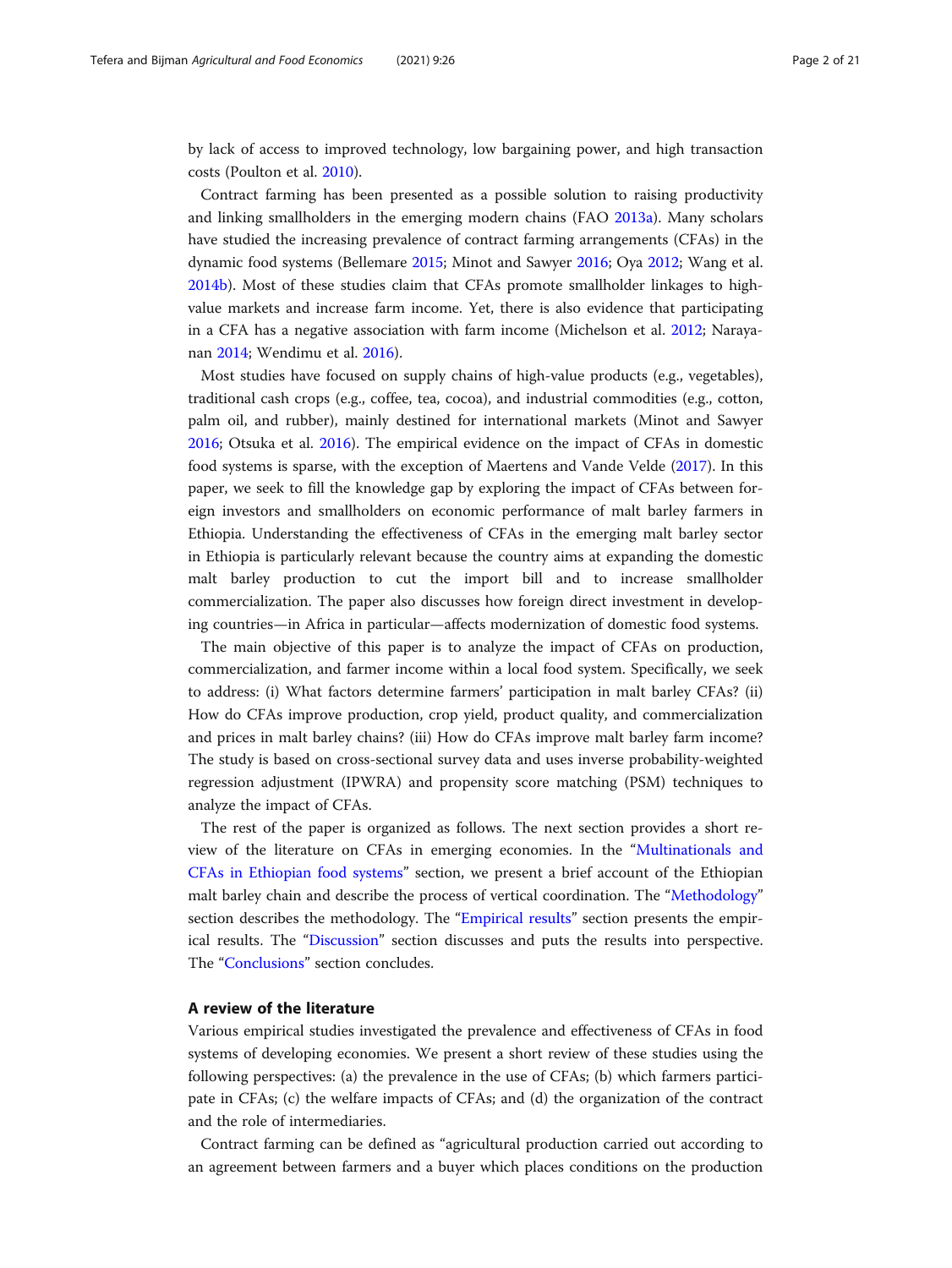and marketing of the commodity" (Minot [1986](#page-19-0) p. 2). Agreements are made in advance and often on the volume, quality, time of delivery, use of inputs, and the price that will be offered. The recent development in food systems of emerging economies has witnessed a rapid expansion in the use of contract farming (Jia and Bijman [2014\)](#page-19-0). The expansion of high-value products, improvement in food processing, consolidation in retail markets, and increased demand for quality and food safety have induced the rise in CFAs (Minot and Sawyer [2016;](#page-19-0) Otsuka et al. [2016](#page-19-0)).

In studying the implications of CFAs, it is crucial to understand which factors determine smallholders' decision to enter in a CFA. Participation in a CFA depends on a number of demographic and socio-economic factors. Several studies conclude that the farmer's level of education has a negative effect on the likelihood of participation in a CFA (Maertens and Vande Velde [2017;](#page-19-0) Miyata et al. [2009;](#page-19-0) Simmons et al. [2005](#page-20-0); Wainaina et al. [2014\)](#page-20-0), whereas others find a positive effect (Mishra et al. [2016](#page-19-0)). There are also studies that show that education does not affect CFA participation (Bellemare [2012](#page-18-0); Girma and Gardebroek [2015](#page-19-0)). Many studies conclude that the farmer's age has a negative effect on participation in a CFA (Bellemare [2012](#page-18-0); Maertens and Vande Velde [2017](#page-19-0); Simmons et al. [2005\)](#page-20-0), implying that younger farmers are more likely to join a CFA.

Several empirical studies have found that farm size positively determines farmers' participation in CFAs (Bellemare [2012;](#page-18-0) Mishra et al. [2016\)](#page-19-0), whereas other studies conclude that farm size is not an important determinant (Maertens and Vande Velde [2017](#page-19-0); Miyata et al. [2009;](#page-19-0) Wainaina et al. [2014\)](#page-20-0). Thus, the empirical evidence on the effect of farm size is inconclusive. Access to public institutions such as extension services (Girma and Gardebroek [2015\)](#page-19-0) and credit (Ma and Abdulai [2016;](#page-19-0) Simmons et al. [2005](#page-20-0)) determines farmers' likelihood of participation in CFAs. Ownership of a mobile phone has also been found to affect CFA participation (Kumar et al. [2016;](#page-19-0) Mishra et al. [2016](#page-19-0)). Finally, distance to the market has a positive and significant effect on CFA participation in the studies of Kumar et al. [\(2016\)](#page-19-0) and Maertens and Vande Velde ([2017](#page-19-0)), while Wainaina et al. [\(2014](#page-20-0)) found a negative effect.

There are numerous empirical studies on the impact of CFAs (Andersson et al. [2015](#page-18-0); Barrett et al. [2012](#page-18-0); Bellemare [2012](#page-18-0); Bolwig et al. [2009](#page-18-0); Briones [2015](#page-19-0); Girma and Gardebroek [2015](#page-19-0); Mishra et al. [2016;](#page-19-0) Simmons et al. [2005](#page-20-0); Wang et al. [2014a\)](#page-20-0). These studies show that participating in a CFA improves the income of farmers who have chosen to participate. There is also empirical evidence on effects other than income. For example, Maertens et al. ([2012](#page-19-0)) show the implications of CFAs for gender, Dedehouanou et al. [\(2013\)](#page-19-0) show the impact on subjective well-being in Senegal, and Minten et al. ([2009](#page-19-0)) document implications for food security and technology adoption in Madagascar. Yet, most of these studies focused on high-value products, industrial crops, traditional cash crops, and seeds production. With the exception of Maertens and Vande Velde [\(2017\)](#page-19-0), there are no rigorous empirical studies on the impact of CFAs in grain and staple food chains. Maertens and Vande Velde [\(2017\)](#page-19-0) have studied the impact of CFAs in the Beninese rice sector, and document positive effects of CFAs on intensification of rice production, commercialization of rice, and household income.

A recent discussion in the CFA literature concerns the role of intermediaries such as producer organizations (POs) and NGOs (Briones [2015](#page-19-0); Roy and Thorat [2008;](#page-20-0) Royer et al. [2017\)](#page-20-0). POs can reduce transaction costs in contracting between an agribusiness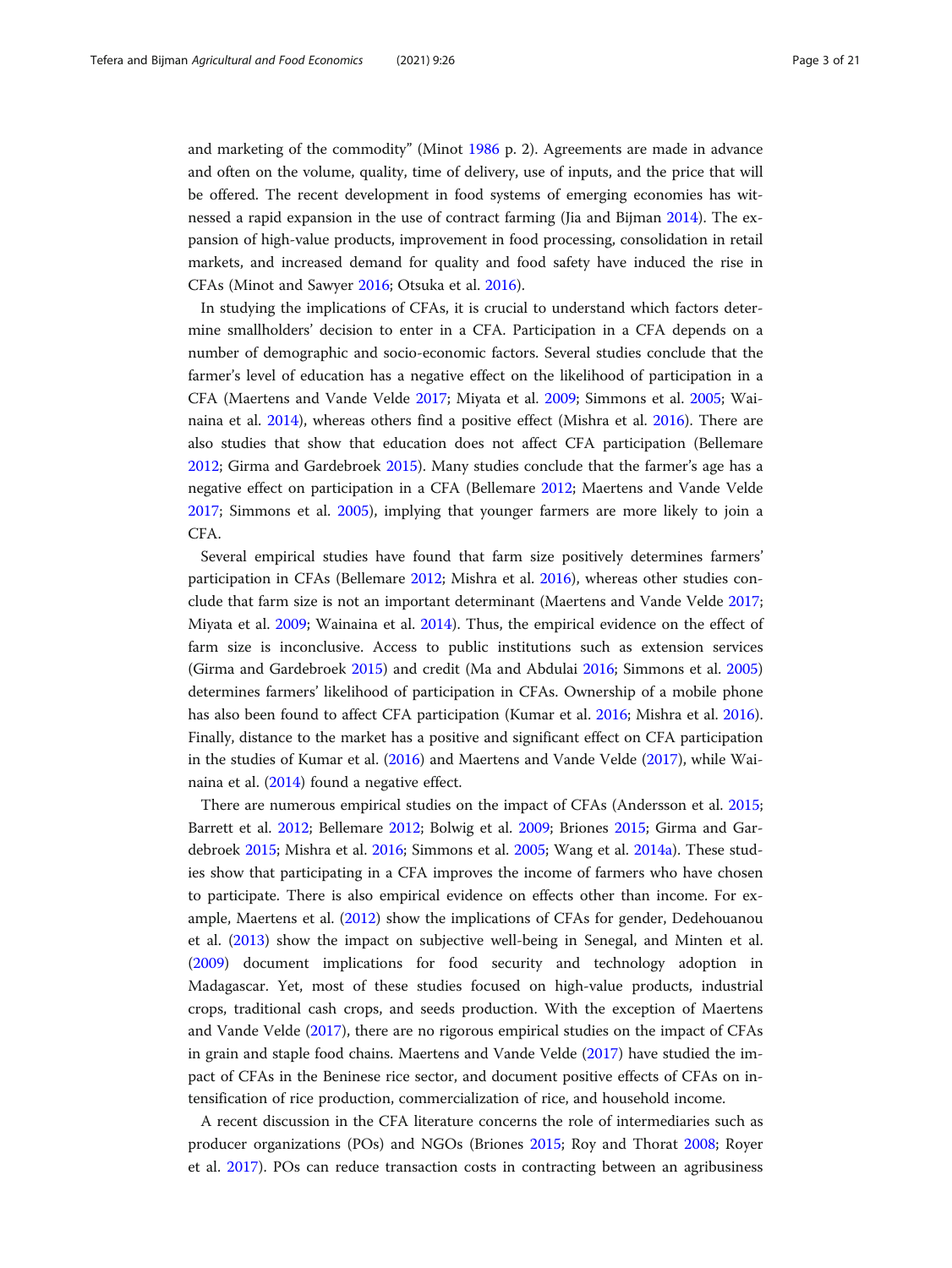<span id="page-3-0"></span>firm and a large number of dispersedly located small farms. POs can facilitate the supply of inputs to contracted farmers and can improve their bargaining power. Contracts are often between a processor and a PO; a farmer must first be a member of the PO before she can enter the CFA. In such arrangements, POs ensure the quantity, quality, and timely delivery of products. However, some authors have argued that POs become selective when achieving this business objective, and resource-poor farmers may be left out of membership (Bernard and Spielman [2009;](#page-18-0) Bijman et al. [2016\)](#page-18-0).

Several empirical studies on export-oriented chains found a positive effect of CFAs on the income and productivity of the contracted farmer. Minot and Sawyer ([2016](#page-19-0)) conclude from their review of the literature that income effects of CFAs range between 25 and 75%, while Ton et al. [\(2018](#page-20-0)), in their meta-analysis, found an income effect of 38%. However, the literature falls short when it comes to CFAs in domestic grain and staple food chains. Our study seeks to fill this gap by analyzing the economic impact of CFAs in the malt barley sector in Ethiopia.

Our study is particularly relevant with respect to the literature on CFAs in Ethiopia, where the development and impact of CFAs are a mixed story. CFAs are still relatively new in Ethiopia. There are only a few recent studies (Abebe et al. [2013;](#page-18-0) Girma and Gardebroek [2015](#page-19-0)), which show that CFAs improve farmer income in export-oriented chains. In addition, there is also evidence against CFAs, as Wendimu et al. ([2016](#page-20-0)) show that participation in CFAs significantly reduces farm income and asset stocks of farmers in the Ethiopian sugarcane industry.

We hypothesize that CFAs assure markets for smallholder producers and potentially lead to improvement in farm income and productivity. We expect that farmers with contracts earn a higher income than farmers without contracts, because the buyer (the brewery) introduces improved barley varieties, provides key inputs and technical assistance, and facilitates logistics and coordination in the supply chain. In return, buyers demand higher quality and they are willing to pay a higher price.

# Multinationals and CFAs in Ethiopian food systems

Ethiopia is the largest producer and consumer of barley in the African continent (Rashid et al. [2015](#page-19-0)). Barley is a smallholder crop and currently more than four million smallholders produce barley and derive their livelihood from the barley value chain (CSA [2015\)](#page-19-0). Nationally, two types of barley are grown: food barley for home consumption and malt barley for brewing. Driven by rising income and increased urbanization, per capita beer consumption in Ethiopia has grown rapidly at an annual rate of 20% (Tefera [2017](#page-20-0)). This promising beer market has attracted beer multinationals, including Heineken, Diageo, and Bavaria. These breweries have invested both in beer brewing and in local sourcing of malt barley. Companies used CFAs to organize their supply chains and source malt barley. The introduction of CFAs for the production of malt barley started in 2013 in the study area. In fact, breweries have been engaged in contract farming practices before 2013 in other malt barley production areas. Currently (2020), in addition to Diageo and Heineken breweries, other maltsters (AMF, Soufflet, and Boortmalt) and Saint George brewery are engaged in contract production of malt barley in the Arsi region which includes the study area.

The appearance of international brewers in the malt barley value chain has increased the annual demand for malt barley, on average at a rate of 20% (Tefera [2017](#page-20-0)). This has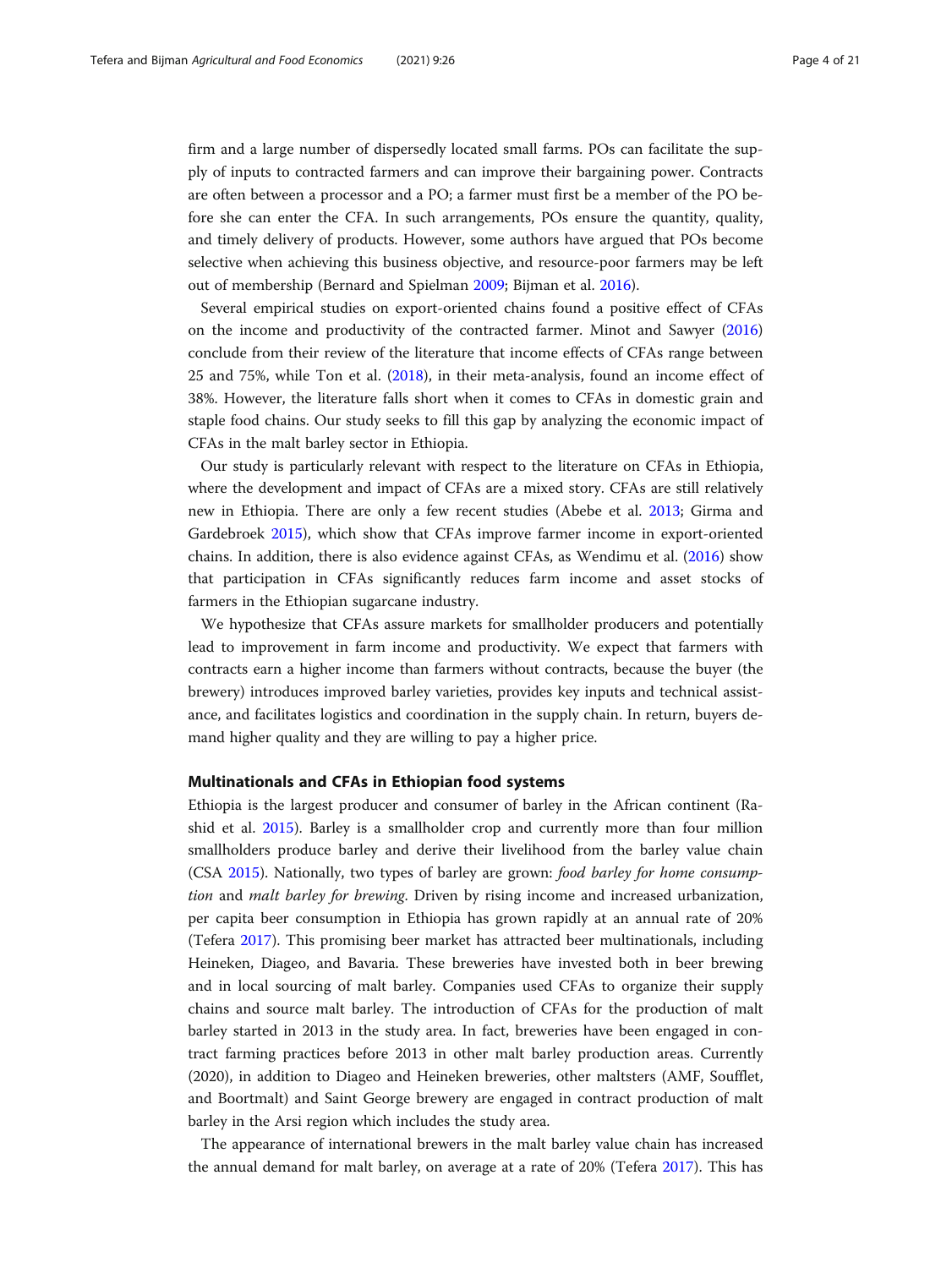<span id="page-4-0"></span>affected the malt barley sector by generating new market opportunities for smallholders, reducing price volatility, ensuring reliable supply chains, and cutting the import bill, thus saving foreign currency for the government. Heineken, Diageo, and the Assela Malt Factory (AMF) are engaged in the sourcing of malt barley from smallholders in the Arsi highlands (Fig. 1). We have identified two types of malt barley supply chains: the conventional and the modern chain. The co-existence of the conventional and modern chains has led to major changes in barley production and marketing. The conventional chain starts from smallholders selling malt barley to local traders and retailers. Transactions are governed by market prices negotiated on the spot. AMF is the dominant aggregator of malt barley from local traders.

The modern chain, however, is driven by breweries and characterized by vertical coordination. In this chain, a strict requirement for quality and quantity is arranged together with price premiums. Written contracts are used to safeguard these agreements. The modern chain is characterized by few intermediaries, supply chain management (control of quality and quantity), and technology transfer. To integrate smallholders in

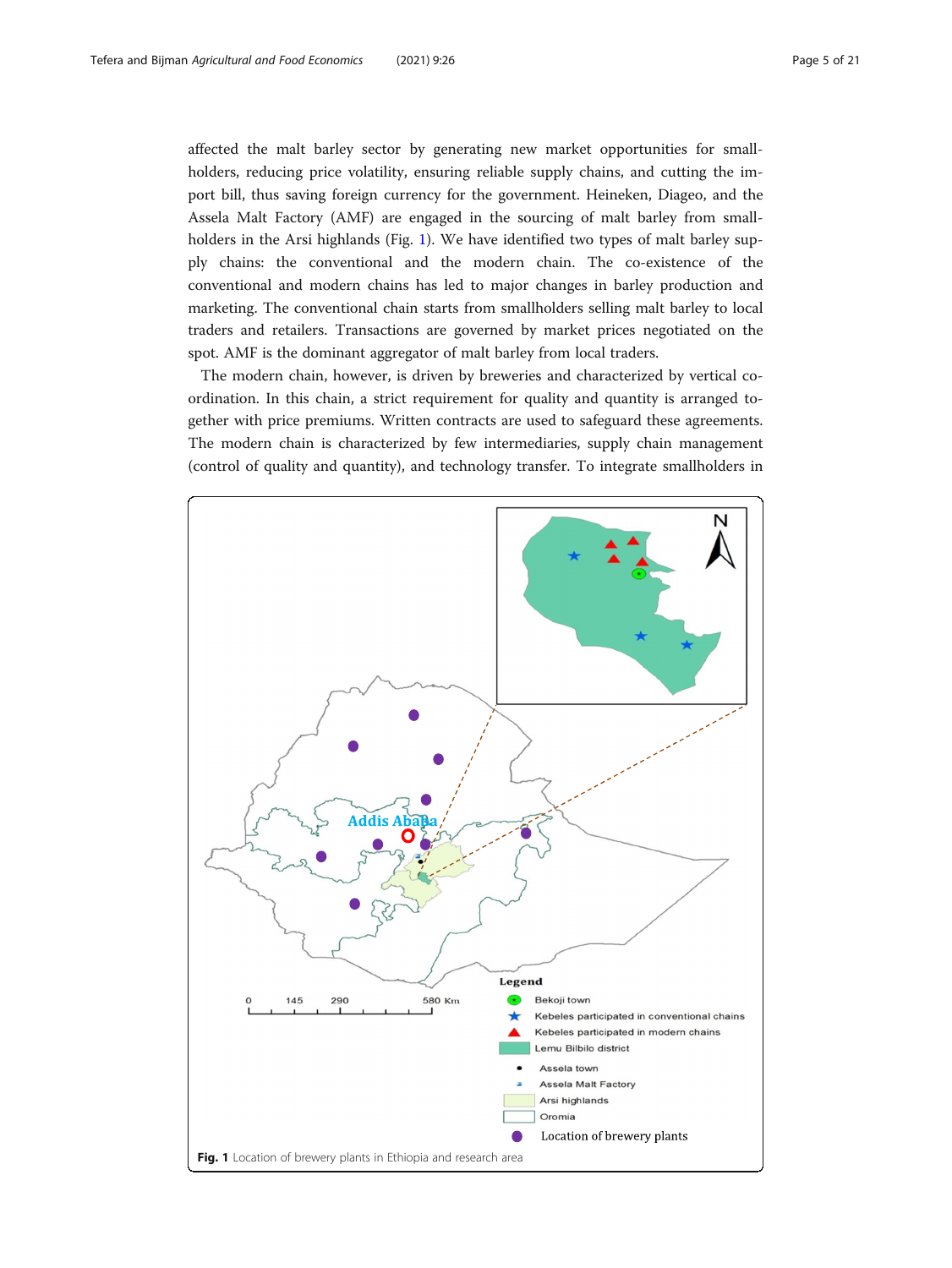<span id="page-5-0"></span>the modern chain, companies introduced on-farm training in good agricultural practices and quality upgrading. Companies hired and employed field experts (agronomist) and business advisors to coach and train farmers. Field experts follow up and supervise contracted farmers and their plots for proper application of the service package.

For contracting with smallholders, companies have sub-contracted NGOs to select and organize farmers, select POs, facilitate input supply, and provide technical assistance. POs play an intermediary role through distributing modern inputs, arranging logistics, and aggregating malt barley. As part of the contractual agreement, brewers provide improved seeds, fertilizers, and pesticides on pre-financing basis to smallholders. In return, farmers deliver malt barley that fulfills the quality requirements. The companies pay quality-based price premiums.

# Methodology

# Data collection

Data were collected in the main barley region of Ethiopia, the Arsi highlands (Fig. [1](#page-4-0)). The Arsi highlands consist of many districts that are known for the production of barley. We purposively selected Lemu Bilbilo District for three reasons: it has a high production of malt barley; it has seen the appearance of foreign breweries in the local sourcing of malt barley; and it already has multiple cases of CFAs between breweries and farmers.

To investigate the economic impacts of CFAs in the malt barley sector, we used primary survey data. We conducted the survey on a total of 262 farm households in different villages of Lemu Bilbilo District. The survey was carried out from April to May 2015. A multi-stage sampling procedure was used for the selection of a targeted sample. First, four POs with contracts were selected from four different villages in the district (Fig. [1](#page-4-0)). From this group, we randomly selected a total of 110 households (treatment group). Second, a total of 152 non-contract farmers (control group) were randomly selected from three other villages in the same district. In the district, most of the systemic issues (local policies, culture, demographic, socio-economic, and agro-ecology) are similar which could help us to control the structural differences between contract (treatment) and non-contract farmers (control group). All farmers are barley producers. Non-contract farmers could still be PO members. However, in the final analysis, only 258 households were used, as four questionnaires from the non-contract group were incomplete.

A structured questionnaire was prepared and carefully administered to gather household-level primary data. Well-trained enumerators collected the data in face-toface interviews. Data were collected on household demographic characteristics, sources of livelihoods, conditions of food security, off-farm employment, asset ownership, types and quantities of crops produced, sale of crops and output prices, household access to credit, markets and extension services, and membership of irrigation associations and POs. Moreover, the data included information on types and volume of inputs used in malt barley production, inputs supply arrangements, costs of inputs (hired labor, fertilizers, pesticides, and improved seeds), quality improvement practices, quality grading, malt barley prices, market outlets, and overall production and marketing challenges in the value chain.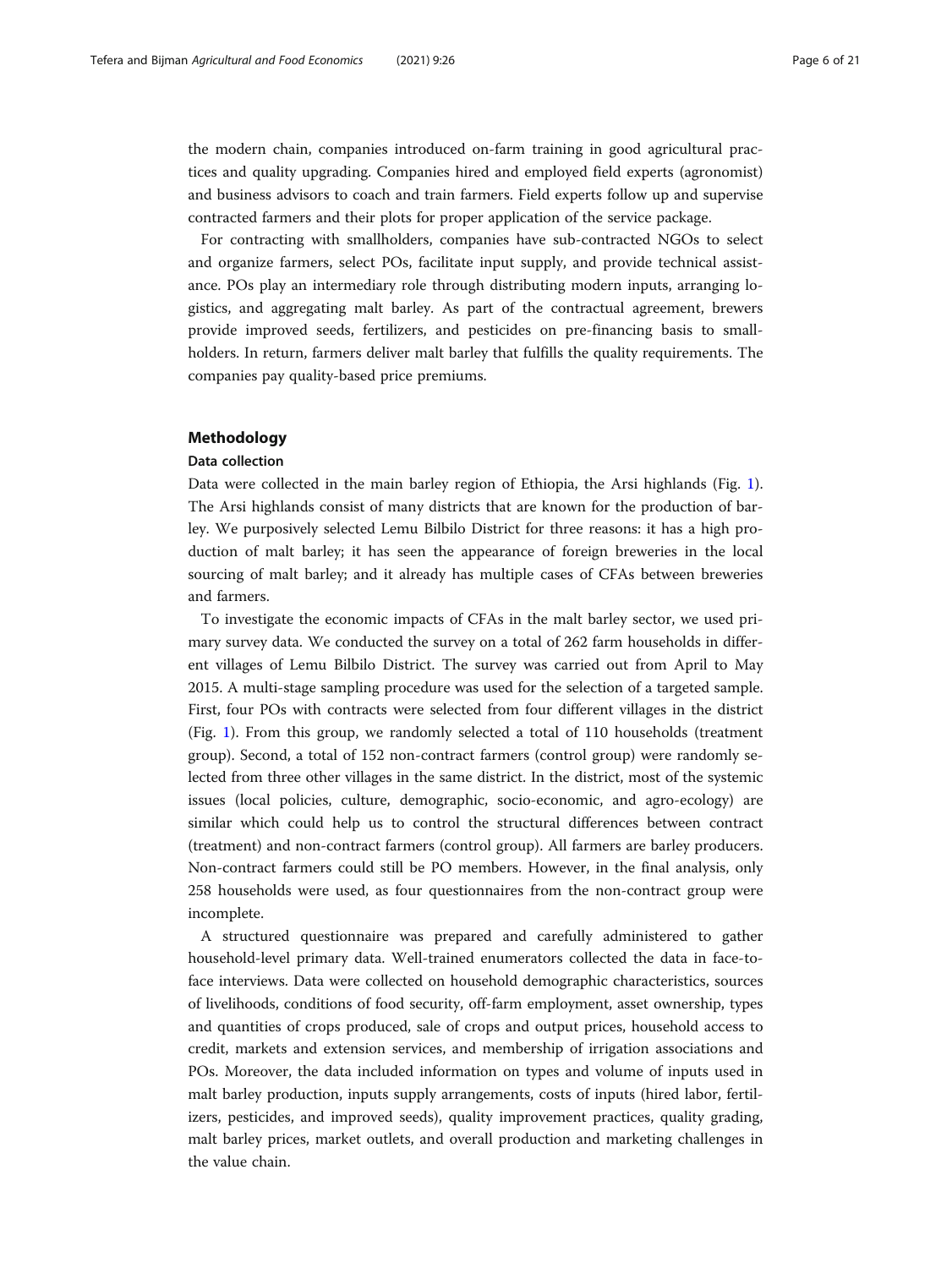# Econometric approach

In terms of methodological techniques used, the early work on CFAs simply compares mean income of contract and non-contract farmers to measure the contract effect (e.g., Singh [2002\)](#page-20-0). While these studies find that CFAs have a positive income effect, the results are subject to bias. Other studies used a selection correction empirical strategy to measure the impact of CFA (e.g., Bolwig et al. [2009](#page-18-0); Miyata et al. [2009](#page-19-0)). More recently, studies have used propensity score matching (PSM). However, PSM is usually built on the strong assumption that observable characteristics determine selection into treatment and control groups. Thus, matching estimators are prone to selection bias, which is caused by unobservable heterogeneity (Caliendo and Kopeinig [2008](#page-19-0)). To this end, we used inverse-probability-weighted-regression-adjustment estimator (IPWRA) to address these issues in PSM and to measure the average contract effect. IPWRA provides efficient estimates by allowing the modeling of both the outcome and the treatment equations (StataCorp [2017](#page-20-0)).

Based on literature, we selected the following seven performance indicators: (1) malt barley yield, measured in quintal per hectare; (2) malt barley selling price, measured in Ethiopian birr (ETB) per quintal; (3) cost of inputs for malt barley production, measured in ETB per hectare; (4) share of malt barley sold, measured in percentage (i.e., malt barley sold/malt barley produced ratio); (5) net income from malt barley production, measured in ETB per hectare (calculated as the difference between gross income and malt barley-related variable costs); (6) product quality; measured in a scale (i.e., farmers stated quality on a 3-point Likert scale; ranging from  $1 =$  low and  $3 =$  high); and (7) gross income from other crops, measured in ETB per hectare (calculated as volume other crops produced  $\times$  selling prices).

Participation in a CFA is likely not randomly distributed among malt barley farmers; hence, we include a large set of observable farm and farmer characteristics. These include various covariates selected on the basis of theory and previous studies (see the "[A](#page-1-0) [review of the literature](#page-1-0)" section). We include the following covariates: age and education of the household head, available family labor, number of people in the household, land, and livestock ownership, malt barley-cultivated area, farming experience, proportion of income earned in off-farm activities (as proxy for off-farm employment), distance to markets, mobile phone ownership, credit received from microfinance, and extension contact (Table [1\)](#page-7-0). Using these covariates, a logit model was fitted with the binary treatment variable (CFA status of the farmer) as selection variable, conditional on the baseline characteristics of both the treatment (contracted) and the control group (non-contracted). From this, propensity scores, i.e., the conditional probability of assignment to a treatment given their baseline characteristics, are predicted.

PSM and IPWRA minimize selection bias on outcome variables by adjusting outcomes and selection based on observable variables. PSM tries to adjust selection based on observables. IPWRA tries to adjust both selection and outcomes based on observables. This makes the IPWRA a more reliable estimator than other estimators, including PSM, inverse probability weighted (IPW) and regression adjustment (RA). Nevertheless, all treatment effect models are still prone to selection bias despite differences in extent of minimizing the effect of unobservable effects among themselves (StataCorp [2017\)](#page-20-0). The only models that fully control selection bias are endogenous average treatment models consisting of endogenous switching, Heckman, and instrumental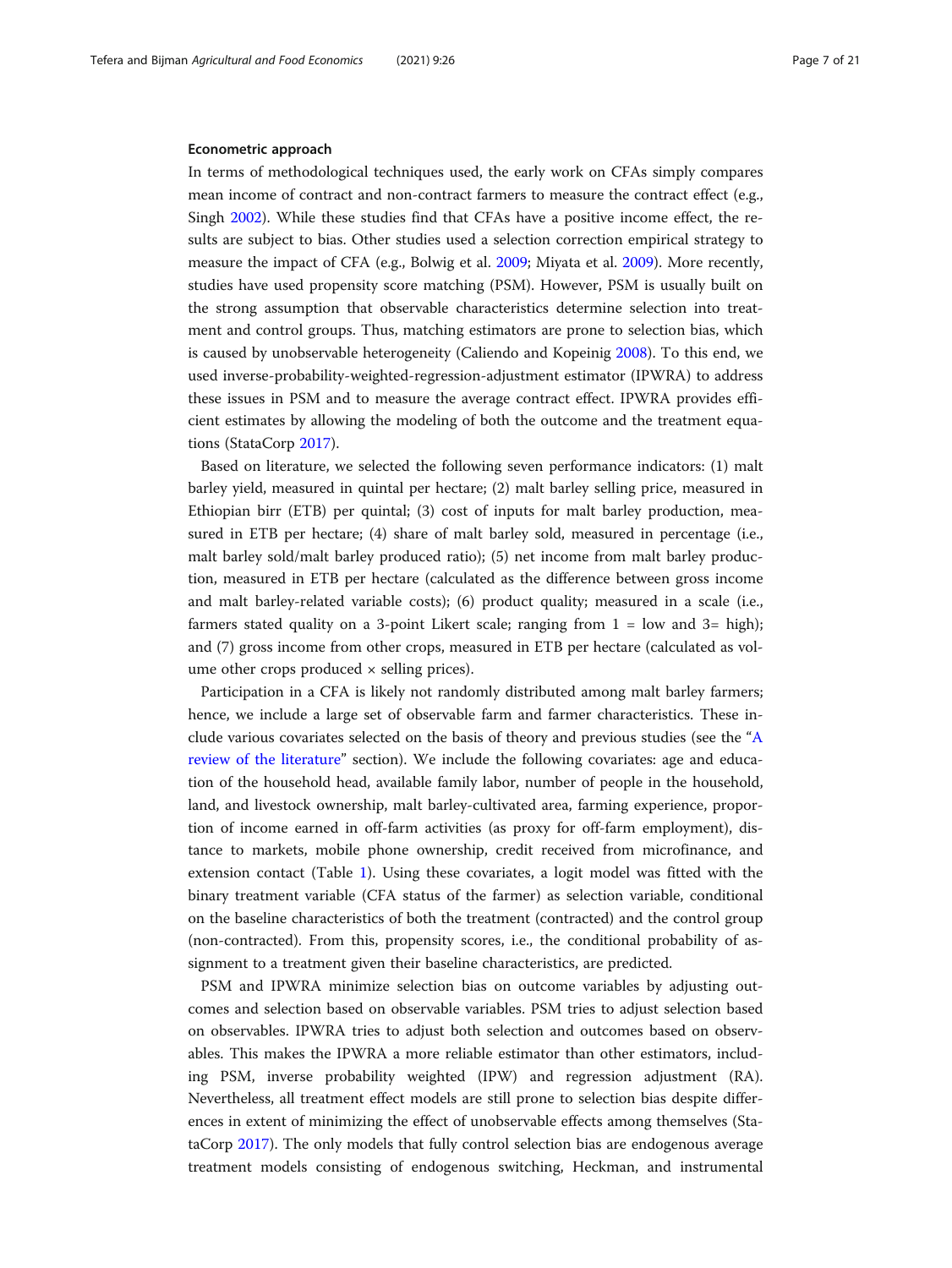# <span id="page-7-0"></span>Table 1 Characteristics of contract and non-contract malt barley farmers

| <b>Variables</b>                 | Description                                      | Total<br>sample | Contract Non- | contract | Diff.      |
|----------------------------------|--------------------------------------------------|-----------------|---------------|----------|------------|
| Socioeconomic characteristics    |                                                  |                 |               |          |            |
| Age                              | Household head (HH) age in years                 | 44.32           | 44.55         | 44.16    | 0.39       |
| Family size                      | Number of people in the household                | 6.35            | 6.21          | 6.45     | $-0.24$    |
| Family active<br>labor           | Family members 15-65 years age                   | 3.87            | 3.81          | 3.91     | $-0.1$     |
| Education                        | HH education level in years                      | 5.14            | 5.96          | 4.54     | $1.42***$  |
| Off-farm income                  | HH share of off-farm income (%)                  | 4.51            | 3.18          | 5.51     | $-2.32*$   |
| Innovativeness                   | HH innovativeness in farm business <sup>a</sup>  | 3.30            | 4.06          | 2.73     | $1.33***$  |
| Entrepreneurship                 | HH entrepreneurial skills <sup>a</sup>           | 3.13            | 3.77          | 2.66     | $1.10***$  |
| Mobile<br>ownership              | HH mobile phone ownership (0-1)                  | 0.70            | 0.81          | 0.62     | $0.19***$  |
| <b>Malt barley cultivation</b>   |                                                  |                 |               |          |            |
| Farm size                        | HH landholding size in hectare                   | 2.75            | 2.70          | 2.79     | $-0.09$    |
| Malt barley area                 | Malt barley cultivated area in hectare           | 0.74            | 0.79          | 0.69     | 0.10       |
| Experience                       | Malt barley farming experience in years          | 20.29           | 20.69         | 20.0     | 0.69       |
| Total livestock                  | Total livestock ownership in TLU <sup>b</sup>    | 11.09           | 14.45         | 8.59     | 5.85       |
| Access to public institutions    |                                                  |                 |               |          |            |
| Savings                          | HH saving in last 12 months (0-1)                | 0.59            | 0.74          | 0.48     | $0.25***$  |
| Extension contact                | HH access to public extension service<br>$(0-1)$ | 0.53            | 0.67          | 0.42     | $0.24***$  |
| Access to credit                 | HH credit received from microfinance<br>$(0-1)$  | 0.14            | 0.20          | 0.09     | $0.10***$  |
| Distance to<br>market            | Distance to market (km) in one way<br>walk       | 7.93            | 5.59          | 9.67     | $-4.08***$ |
| Access to collective institution |                                                  |                 |               |          |            |
|                                  | Iddir membership HH membership to Iddir in year  | 19.37           | 19.81         | 19.04    | 0.77       |
| PO membership                    | HH membership to POs (0-1)                       | 0.72            | 1.00          | 0.52     | $0.47***$  |
| Debo<br>membership               | HH membership to Debo in year                    | 20.09           | 20.62         | 19.66    | 0.96       |
| <b>Performance indicators</b>    |                                                  |                 |               |          |            |
| Yield                            | Malt barley yield (quintal/hectare)              | 20.03           | 21.67         | 18.80    | $2.87***$  |
| Price                            | Malt barley selling price (ETB/qt)               | 906             | 1013          | 829      | $184***$   |
| Share sold                       | Malt barley sold to produced ratio               | 0.59            | 0.71          | 0.51     | $0.21***$  |
| Cost                             | Cost of malt barley production (ETB/ha)          | 4442            | 4803          | 3994     | 809***     |
| Product quality                  | HH stated malt barley quality (scale 1-3)        | 2.39            | 2.80          | 2.08     | $0.71***$  |
| Net income                       | Malt barley net income per ha (ETB/ha)           | 13604           | 15532         | 10990    | 4542***    |
| Other crop<br>income             | Income from other crops sale (ETB/ha)            | 9952            | 13653         | 7202     | 6452***    |
| N                                |                                                  | 258             | 110           | 148      | 258        |

Source: Field survey, 2015; \*\*\* P < 0.01, \*\* P < 0.05, \* P < 0.10; note:  $a =$  Likert scale variables with 5 scales;  $b =$  tropical livestock unit to describe livestock numbers of various species as a single unit

variable methods. However, as our data could not fit the endogenous treatment models, we used PSM and IPWRA in our analysis.

PSM reduces the selection bias through employing counterfactuals that control all other factors but treatment (Rosenbaum and Rubin [1983\)](#page-20-0). The essential mechanism of PSM is to find comparison groups (non-contracted farmers) that are similar to the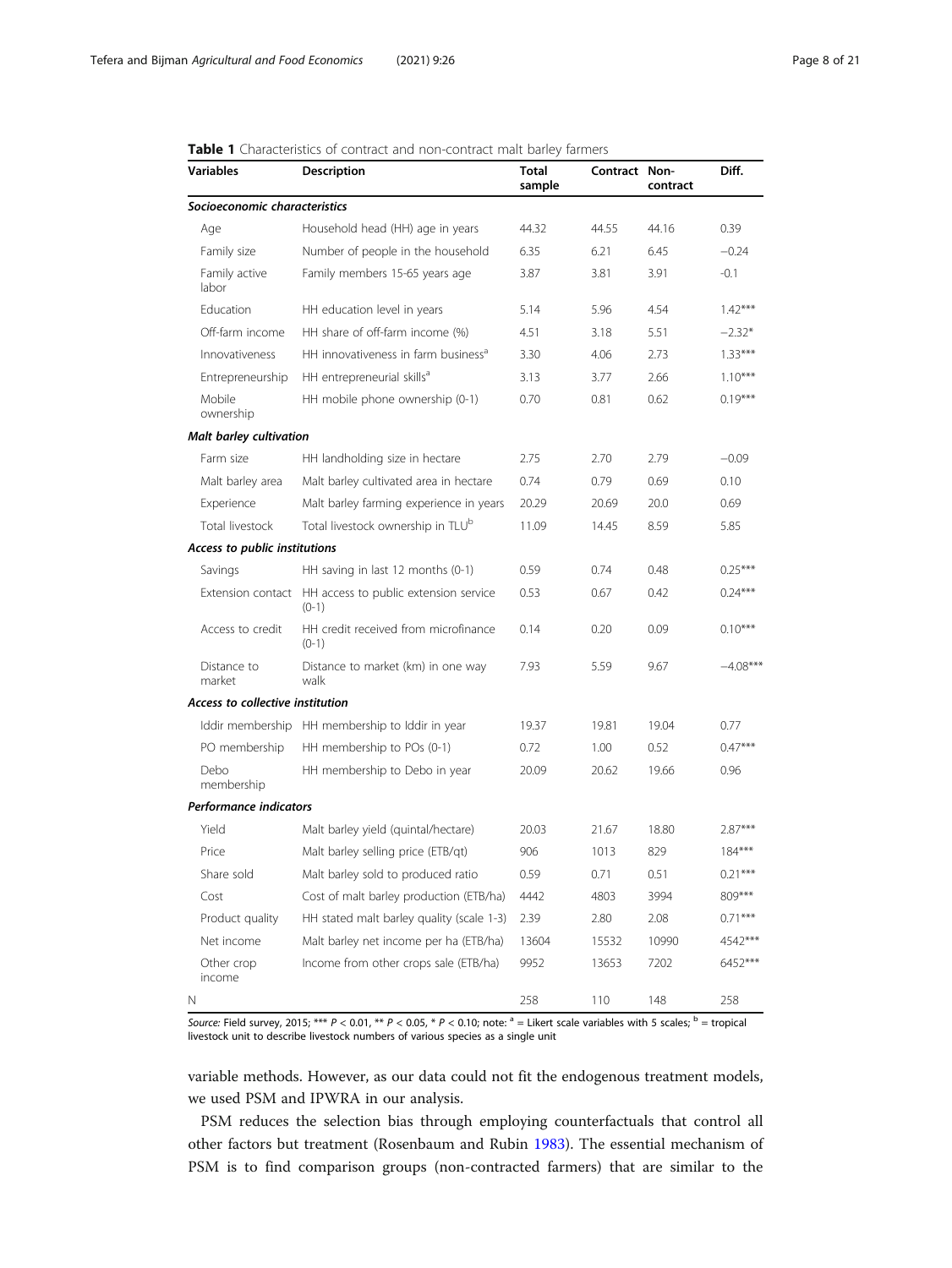treated in all relevant pre-treatment characteristics. These two balanced groups are created based on their estimated propensity scores. Following Caliendo and Kopeinig ([2008](#page-19-0)), let  $W_i$  be a binary treatment variable that equals one if a farmer participates in a CFA, and zero otherwise. The potential outcomes of the CFA are represented by  $(W_i)$ for each household i. The average treatment effect on the treated (ATT) is expressed as:

$$
\tau ATT = E(\tau|W = 1) = E[Y(1)|W = 1] - E(Y(0)|W = 1]
$$
\n(1)

Where  $E[Y (1) | W = 1]$  is the expected outcome value for contracted farmers;  $E[Y]$ (0) ∣W = 1] is the expected outcome value for contracted farmers if they had not been contracted. E[Y (0) |W = 1] is the counterfactual and not-observed, as we need a proper substitute to estimate ATT. In this case, PSM helps to construct the counterfactual from the non-contracted farmers. In doing so, we invoke the conditional independence assumption (CIA) and the common support assumption to control the selection bias problem (Caliendo and Kopeinig [2008](#page-19-0)). The non-confoundedness assumption (i.e., CIA) ensures that selection into treatment is only based on observable covariates, which is a strong assumption. We address this assumption using the bounding approach (Rosenbaum [2002\)](#page-20-0). The common support condition ensures that farmers with similar observable covariates have a positive probability of being both participant and non-participant (Caliendo and Kopeinig [2008](#page-19-0)). We check this assumption using balancing properties and a density distribution histogram. If CIA holds and there is overlap between contract and non-contract groups, the PSM estimator for  $\tau$   $_{\text{ATT}}$  is given as:

$$
\tau_{ATT}^{PSM} = E_{p(x)|W=1} \{ E[Y(1)|W=1, p(x)] - E[Y(0)|W=0, p(x)] \}
$$
 (2)

Where  $p(x)$  is the predicted propensity score from the logit model. We used different methods to match similar contract and non-contract farmers. We apply nearest neighbor matching (NNM), radius matching (RM), and kernel-based matching (KBM) as the main ATT estimation methods (Becker and Ichino [2002](#page-18-0); Caliendo and Kopeinig [2008](#page-19-0)). However, the PSM is problematic if the CIA is not met. As a result, a double robust IPWRA estimator is used as our main method for treatment effect estimates.

IPWRA provides efficient estimates by allowing the modeling of both the outcome and the treatment equations (StataCorp [2017\)](#page-20-0). This allows us to control for selection bias at both the treatment and outcome stages. Thus, the IPWRA estimator has the double-robust property, which means that only one of the two models is correctly specified to consistently estimate the impact (Bang and Robins [2005](#page-18-0); StataCorp [2017](#page-20-0)). One could say that regression adjustment (RA) concentrates on outcomes, and inverse probability weight (IPW) focuses more on treatment in calculating treatment effects. IPWRA estimators use probability weights to obtain outcome regression parameters and the adjusted outcome regression parameters are used to compute averages of treatment-level predicted outcomes. The IPWRA method has recently been used by Kebebe ([2017](#page-19-0)) in an impact evaluation of dairy technology adoption in Ethiopia.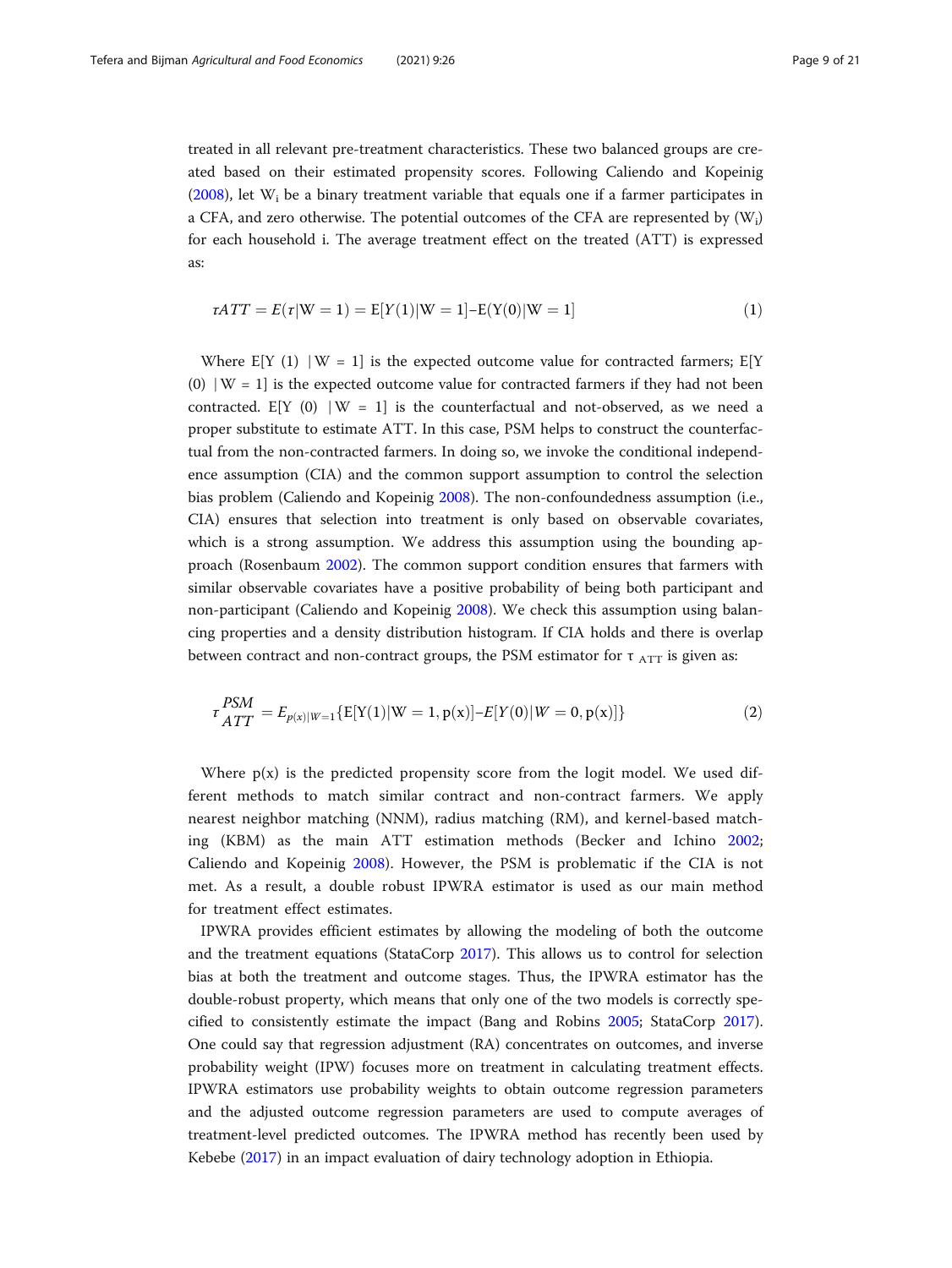# <span id="page-9-0"></span>Empirical results

# Comparison of contract and non-contract farms

# Household characteristics

In Table [1,](#page-7-0) we present summary statistics for contract and non-contract farmers. Contract farmers are, on average, more educated than non-contract farmers. Contract and non-contract farmers are also significantly different in access to a mobile phone, access to extension services, access to savings, access to credit, and to PO membership. In addition, the mean distance to the market is lower among the contract farmers. All contract farmers are member of a PO, which reflects the fact that organizing themselves in groups is a precondition for engaging in the CFA.

#### Malt barley production

Smallholders use various inputs to produce malt barley. The main inputs include fertilizers, pesticides, and improved seeds. Farmers have access to improved seeds from buyers (i.e., breweries) and other sources. Another input category is labor, whereby farmers mostly use family labor and some additional hired labor during the peak farming season. Table [1](#page-7-0) presents the mean comparison of the various outcome indicators. On average, contract farmers produce more malt barley (17qt) than the non-contract farmers (12qt). The average yield is also 15% higher than that of non-contract farmers. Contract farmers receive a 22% higher average price and commercialize on average 21% point more of their malt barley production than non-contract farmers. In addition, contract farmers have a 20% higher average cost of production per ha than noncontract farmers. Finally, farmers participating in CFAs obtain on average 42% and 41% higher malt barley gross income and net incomes per ha, respectively, than those who do not participate.

#### Factors determining CFA participation

A farmer's decision to participate in a CFA could be conditioned by demographic variables, socio-economic characteristics, and access to assets. We used a logit model to estimate the parameters. Based on the pseudo- $R^2$  (0.359), which is high and significant at 1% level, the covariates clearly explained the participation probability. In addition, the model indicates that 78% of the sample observations is correctly predicted.

Specific variables were selected based on theory and previous empirical research. From the selected covariates, six were significant in influencing a farmer's decision to enter a CFA. These are education level, off-farm income, distance to markets, having a mobile telephone, access to public extension service, and receiving microfinance credit (Table [2](#page-10-0)). All these covariates positively affect the probability of farmers' participation in CFAs except off-farm income and distance to markets.

The results show that education of the household head has a positive and significant effect on participation in a CFA. Education facilitates managerial capacity, farmers' ability to make informed decisions, and to be able to comply with quality requirements. Having a mobile phone increases farmers' likelihood to participate in a CFA by enhancing access to information and effective communication. Farmers having received credit from rural microfinance institutes are more likely to participate in a CFA. Results further show that access to government extension services is positively correlated to CFA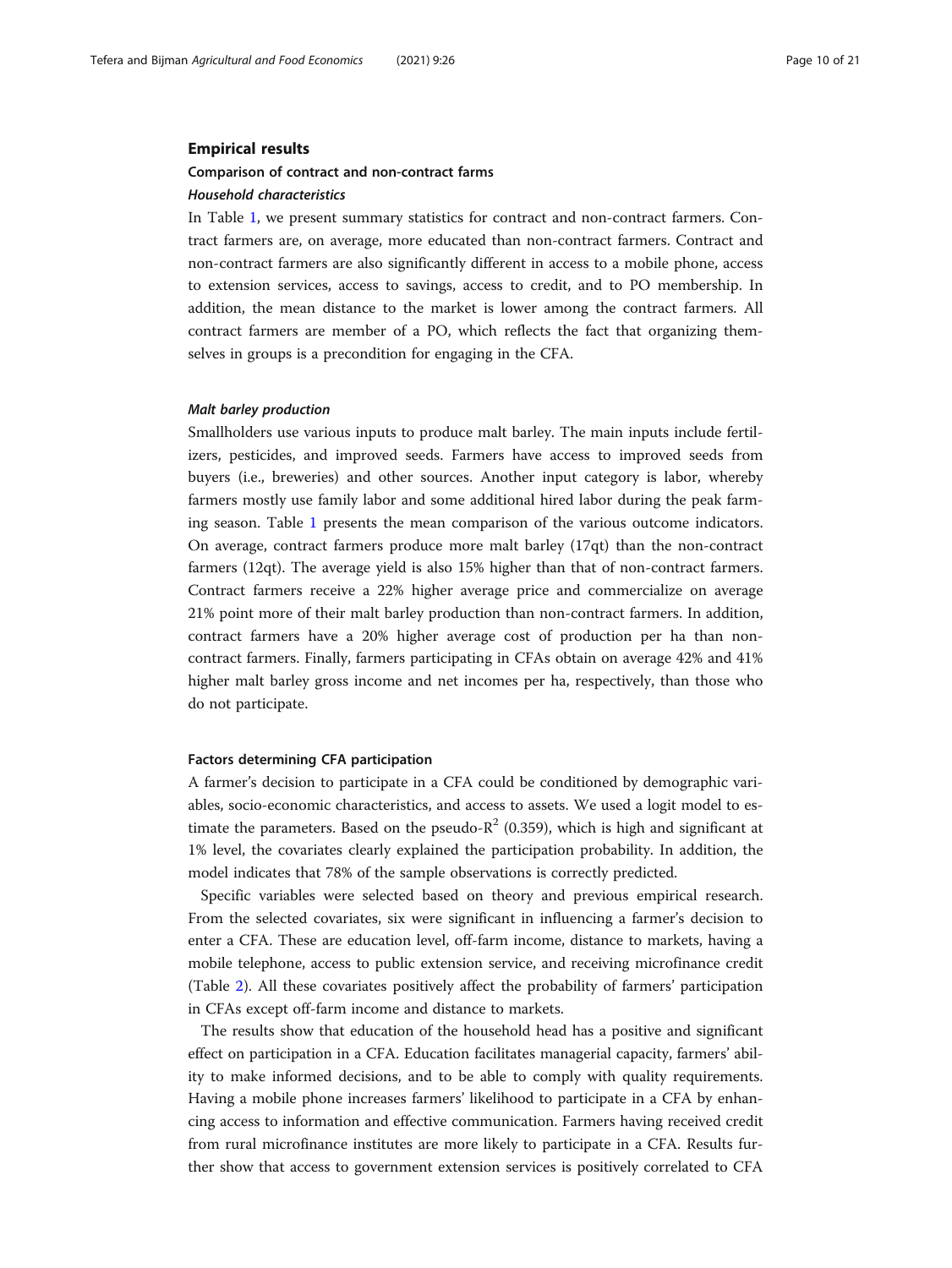| <b>CFA participation</b>          | Coefficient                    | Std. error                                   | z       | P >  z     |
|-----------------------------------|--------------------------------|----------------------------------------------|---------|------------|
| Age                               | $-0.006$                       | 0.036                                        | $-0.18$ | 0.855      |
| Family size                       | $-0.004$                       | 0.116                                        | $-0.04$ | 0.968      |
| Family active labor               | $-0.086$                       | 0.182                                        | $-0.48$ | 0.634      |
| Education                         | 0.144                          | 0.058                                        | 2.48    | $0.013***$ |
| Farm size                         | 0.008                          | 0.110                                        | 0.07    | 0.942      |
| Malt barley area                  | 0.331                          | 0.313                                        | 1.06    | 0.290      |
| Farming experience                | 0.051                          | 0.033                                        | 1.51    | 0.130      |
| Total livestock                   | 0.006                          | 0.013                                        | 0.47    | 0.638      |
| Share of off-farm income          | $-0.041$                       | 0.019                                        | $-2.16$ | $0.031***$ |
| Distance to markets               | $-0.392$                       | 0.067                                        | $-5.82$ | $0.000***$ |
| Mobile ownership                  | 1.287                          | 0.441                                        | 2.91    | $0.004***$ |
| Credit received from microfinance | 1.283                          | 0.499                                        | 2.57    | $0.010***$ |
| Extension contact                 | 1.179                          | 0.347                                        | 3.40    | $0.001***$ |
| $_{\text{-} \text{cons}}$         | $-0.589$                       | 1.352                                        | $-0.44$ | 0.663      |
| Summary statistics                |                                |                                              |         |            |
| Pseudo $R^2 = 0.359$              |                                | Percentage of correct prediction = $77.95\%$ |         |            |
| Model $\chi^2$ = 124.65***        | Number of observations $= 254$ |                                              |         |            |
| Log likelihood $= -110.883$       |                                |                                              |         |            |

<span id="page-10-0"></span>Table 2 Determinants of farmers' decision to participate in CFA

Source: Field survey, 2015; \*\*\* P < 0.01, \*\* P < 0.05, \* P < 0.10

participation, while off-farm income is negatively correlated. Our results also show that distance to markets negatively influences the likelihood of CFA participation. This is plausible, as companies prefer farms near the road or the market center for logistic reasons and reduction of transaction costs in monitoring and provision of technical assistance.

Finally, variables representing access to productive assets such as available family labor, farm size, malt barley area, and total livestock, did not affect farmers' decisions to participate in CFAs. This implies that small and large farms both participate in contracting. Though not included in the model, membership to a PO is a pre-requisite to breweries' CFAs.

# Impact of smallholder participation in CFA

# Estimating propensity scores

We estimated the propensity scores for the contract and non-contract farmers using the logit model. The magnitude of the propensity score ranges between 0 and 1; the higher the score, the more likely that the farmer would participate in CFA. The predicted propensity scores for contract farmers range from 0.030 to 0.990 with a mean of 0.660, and from 0.001 to 0.926 for non-contract farmers with a mean of 0.246.

Based on these predicted propensity scores, we test the common support assumption. Using the rules of minima-maxima (Caliendo and Kopeinig [2008\)](#page-19-0), the common support assumption is satisfied in the region of 0.030-0.926. The common support region is also examined using the density distribution for the two groups of treated (contract) and untreated (non-contract) (Fig. 2 in the Appendix shows the line graphs and histogram).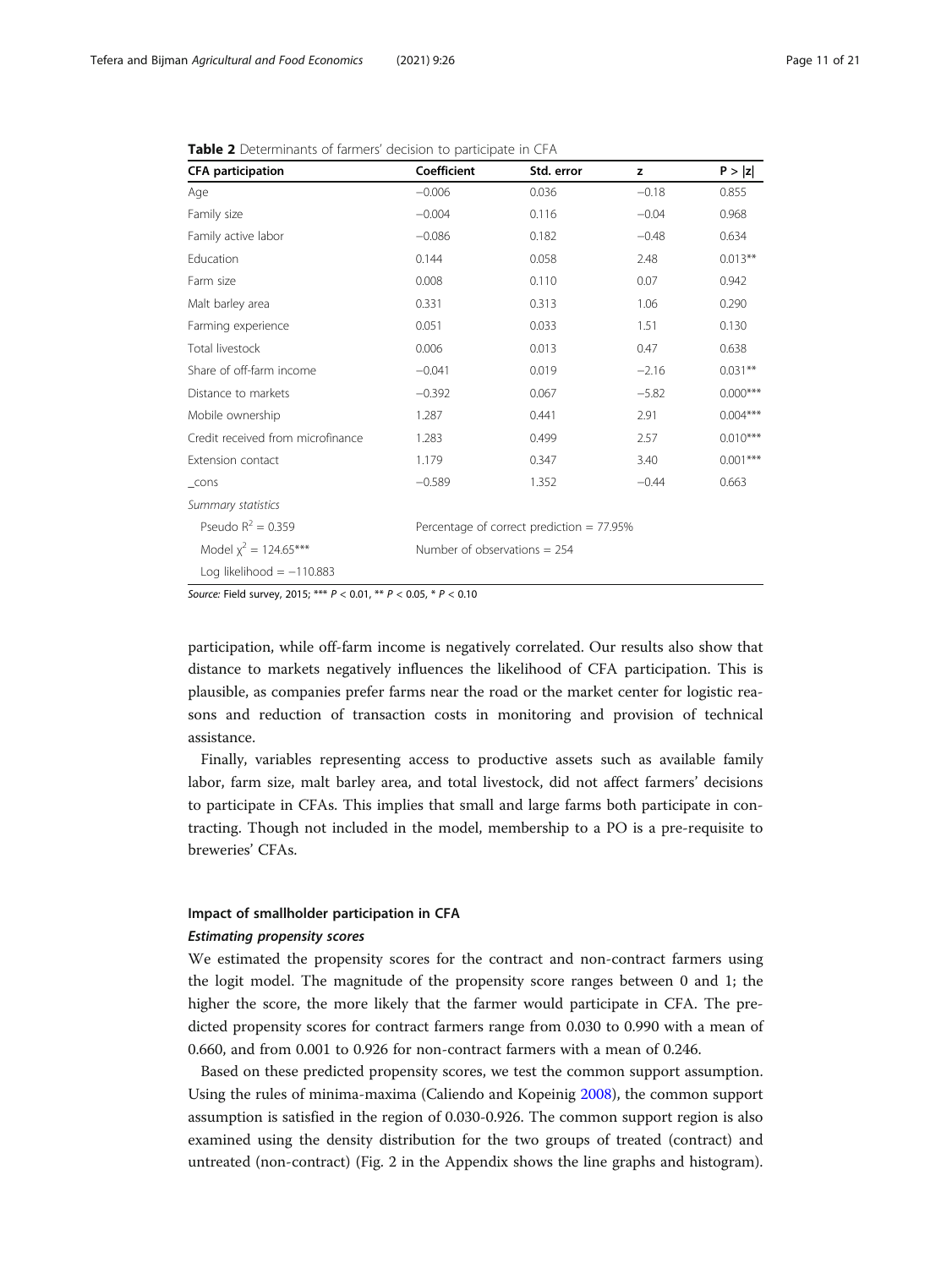<span id="page-11-0"></span>The overlap in the distribution of the propensity scores for contract and non-contract farmers is also visually checked: the result suggests that there is a high chance of obtaining good matches.

# Estimating impacts of CFA

We then estimated the average treatment effects on the treated (ATT), which is the mean impact that participation in CFA has on malt barley farmers along a number of outcome variables. The result for IPWRA estimates is presented in Table 3. We found positive and significant impact of participation in CFAs on all the selected outcome indicators. We find that the results are quite robust, with the same signs and significance levels and comparable point estimates among the different matching algorithms of PSM (Table [4](#page-12-0)).

(a) Malt barley yield, quality, and intensification We find that CFAs lead to using more inputs per ha in malt barley production, which is evidenced by a higher variable cost per ha (Table 3) and a higher quantity of fertilizers used (Table 5 in the Appendix). We also find that CFAs lead to larger malt barley yields and higher quality. On average, a CFA increases input costs by about 946 ETB per ha, which is an increase of 24% compared to the average input costs per ha in the research area. Yields are found to increase by 3.34 quintal per ha or 18% in comparison to the average yield in the Arsi highlands. The results also show that CFAs increase the quality of malt barley grown by contract farmers by an average of 40% as compared to the sample average. Higher yield, quality, and variable costs of production lead to higher malt barley net income.

(b) Malt barley commercialization Our results reveal that participation in a CFA positively influences smallholders' commercialization in the malt barley sector. We find that participation in a CFA leads to an increase in the share of produced malt barley that is commercialized and a higher farm gate price. The share of malt barley that is commercialized is significantly higher for those with a contract, on average 18% points. The price is significantly higher for those with a contract, on average 208 ETB per quintal. CFAs increase the average price farmers receive for their malt barley by 25% compared to the sample average. The effect on farm gate prices is most likely associated with improved quality.

| Performance        | Mean outcome |              | <b>Difference</b> | $\%$   |  |
|--------------------|--------------|--------------|-------------------|--------|--|
| <b>indicators</b>  | Contract     | Non-contract | (ATT)             | change |  |
| Yield              | 19.41        | 18.75        | 3.34 (0.98)***    | 17.81  |  |
| Price              | 993          | 822          | 208 (22.7)***     | 25.36  |  |
| Share sold         | 0.66         | 0.52         | $0.18(0.06)$ ***  | 34.61  |  |
| Cost               | 4702         | 3920         | 946 (84)***       | 24.13  |  |
| Net income         | 13009        | 10755        | 4829 (1317)***    | 45.01  |  |
| Product quality    | 2.5          | 2.07         | $0.83$ (0.099)*** | 40.09  |  |
| Other crops income | 11809        | 7575         | 4811 (2112)**     | 63.51  |  |

Table 3 Average treatment effects using IPWRA

Source: Field survey, 2015; standard errors in parentheses; \*\*\*  $P < 0.01$ , \*\*  $P < 0.05$ , \*  $P < 0.10$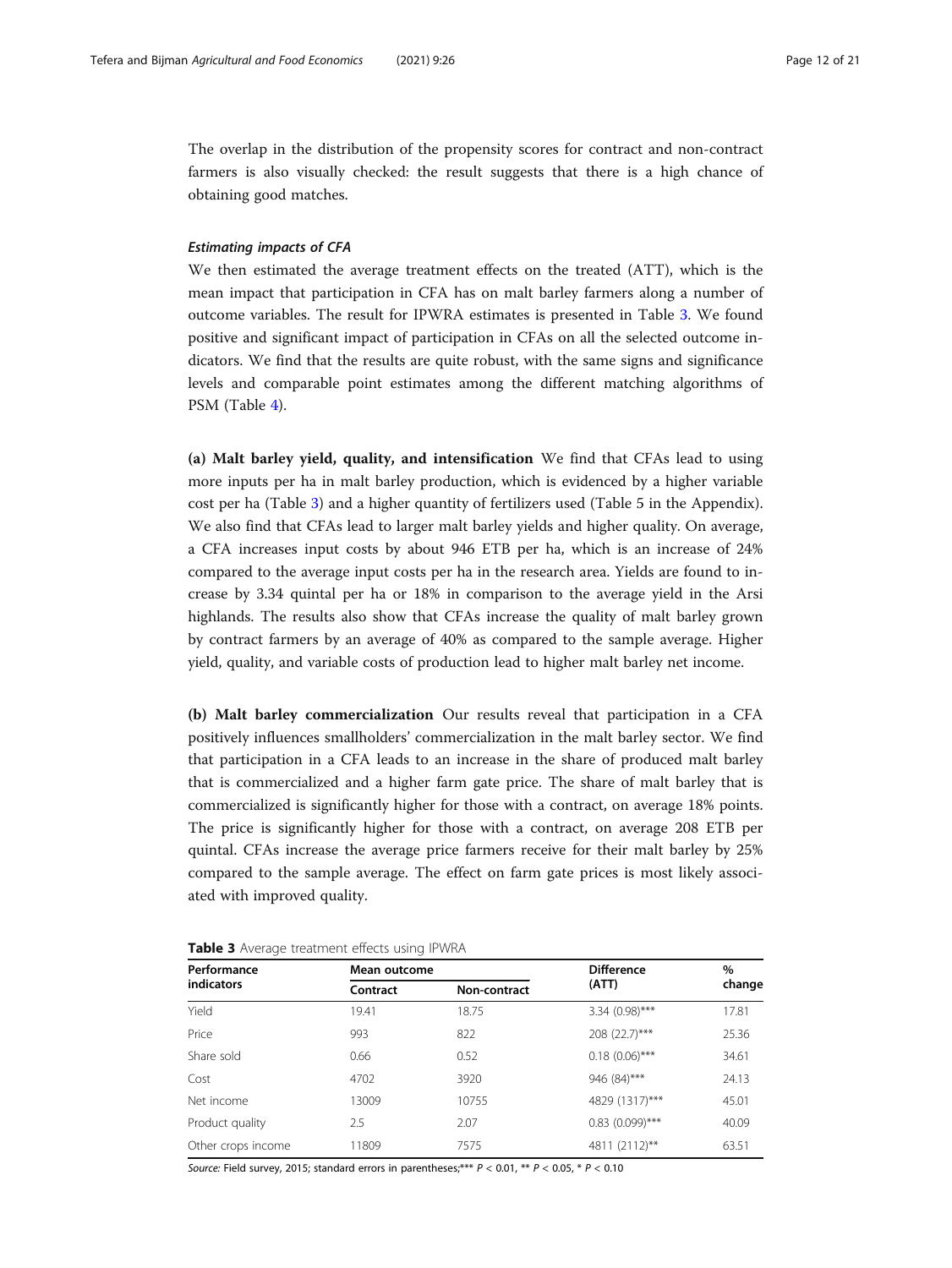| Performance<br>indicators | Naive t test       | <b>PSM</b>          | Critical         |                  |                                |
|---------------------------|--------------------|---------------------|------------------|------------------|--------------------------------|
|                           |                    | <b>NNM</b>          | <b>KBM</b>       | <b>RM</b>        | level of<br>hidden<br>bias (F) |
| Yield                     | $2.86(0.8)$ ***    | $2.40(1.45)^{*}$    | $2.38(1.38)^*$   | $2.76(1.33)$ **  | $1.4 - 1.5$                    |
| Price                     | 184 (10)***        | 206 (22.72)***      | 198 (23)***      | 207 (22)***      | $3.0 - 3.1$                    |
| Share sold                | $0.21 (0.033)$ *** | $0.17$ $(0.072)$ ** | $0.16$ (0.067)** | $0.16$ (0.065)** | $2.4 - 2.5$                    |
| Costs                     | 809 (71)***        | 839 (101)***        | 845 (143)***     | 850 (135)***     | $3.0 - 3.1$                    |
| Net income                | 4542 (1027)***     | 3864 (2062)*        | 5004 (2505)**    | 4502 (2046)**    | $2.8 - 2.9$                    |
| Product quality           | $0.71(06)$ ***     | $0.78(09)$ ***      | $0.78(12)$ ***   | $0.78(11)$ ***   | $3.0 - 3.1$                    |
| Other crops income        | 6452 (1615)***     | 6974 (2932)**       | 7168 (2688)**    | 6534 (2602)**    | $1.5 - 1.6$                    |

<span id="page-12-0"></span>

| Table 4 Average treatment effects using PSM |  |  |  |  |  |
|---------------------------------------------|--|--|--|--|--|
|---------------------------------------------|--|--|--|--|--|

Source: Field survey, 2015; Standard errors in parentheses; \*\*\*  $P < 0.01$ , \*\*  $P < 0.05$ , \*  $P < 0.1$ 

(c) Income We find that participation in a CFA has a positive effect on farm family income. We find that a CFA leads to a higher malt barley net income, on average 4829 ETB per ha. This is crucial effect, which implies that participation in a CFA increases malt barley net income by 45% in comparison to the sample average. Our results also reveal that CFA participation leads to an increase in other crops' gross income, on average 4811 ETB per ha. This implies that participation in a CFA increases the farmer's income from other crop production by 64% compared to the sample average. There may be a significant spillover from CFA benefits into the production of food crops such as food barley and wheat, the major staples in the research area, probably due to modern inputs usage and technical assistance.

# Robustness check

We assess the robustness of IPWRA estimates by comparing them with the results of PSM. The results for the PSM are presented in Table 4. The PSM approach produces almost similar results as the estimates shown in Table [3.](#page-11-0) We conducted two tests to examine the quality of matching process in PSM. First, on the observable factors, the credibility of the PSM procedure is evaluated using the covariates balancing test (Tables 6 and 7 in the Appendix). Using pseudo- $R^2$  values, we assessed the extent of systematic differences in covariates between contract and non-contract farmers after matching. Our results show that the pseudo- $R^2$  reduced from 0.241 before matching to a range of 0.07-0.08 after matching (Table 7 in the Appendix). This low value indicates that after matching, there was no systematic difference in the distribution of covariates between the two groups. The chi-square test for pseudo- $R^2$  is also insignificant after matching. Thus, the matching process is successful with regard to balancing the distribution of covariates between contract and non-contract farmers.

Second, we assessed the sensitivity of the ATT estimates to unobserved heterogeneity or hidden bias. In the PSM technique, selection to treatment is only based on observed characteristics, and it does not control for hidden bias due to unobserved factors (Caliendo and Kopeinig [2008](#page-19-0)). Heterogeneity may arise when contract and noncontract farmers differ on unobserved variables that simultaneously influence assignment to treatment and the outcome variable. We checked this using the bounding approach (Rosenbaum [2002](#page-20-0)). This method relies on the sensitivity parameter gamma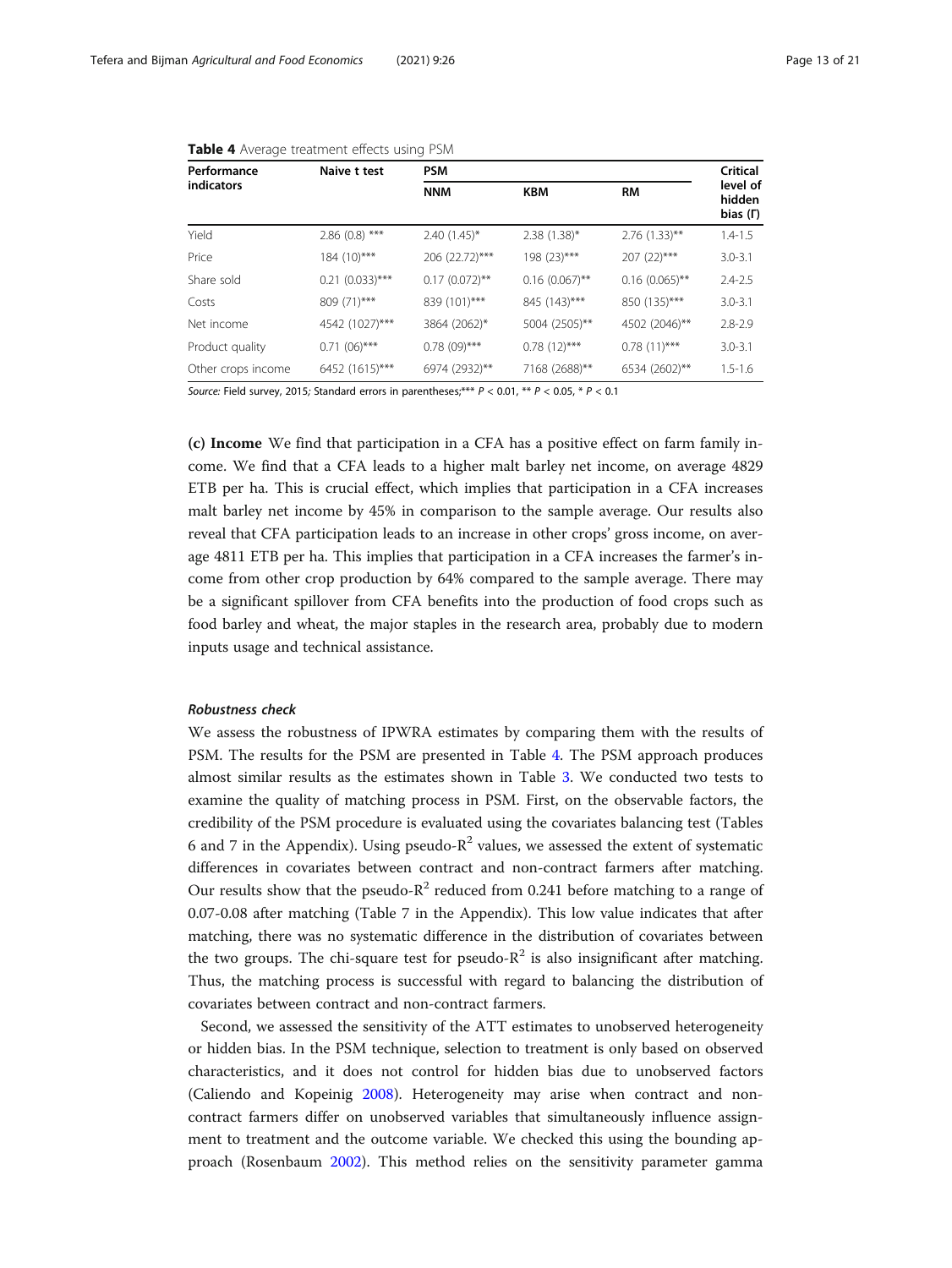<span id="page-13-0"></span>(log-odds ratio) that determines how strong an unobservable variable must be to influence the selection process so as to bias the results (DiPrete and Gangl [2004](#page-19-0)). Following DiPrete and Gangl ([2004](#page-19-0)) and Girma and Gardebroek [\(2015\)](#page-19-0), we consider various critical gamma value levels. We reported the results of rbound tests in Table [4](#page-12-0), last column. It indicates that the estimates of ATT are robust to hidden bias due to unobserved factors, even to the extent that would triple  $(\Gamma = 3)$  log odds of differential assignment to treatment (Table [4\)](#page-12-0).

# **Discussion**

The literature on CFAs in emerging economies shows a debate on whether CFAs improve smallholders' income and production efficiency. Several empirical studies document a positive impact of CFAs, particularly in high-value chains, while there is also evidence that CFAs have negative income effects. In addition, CFAs are criticized for favoring large-sized farms at the expense of smallholders. Some authors have claimed that CFAs exclude the participation of resource-poor farmers (Otsuka et al. [2016](#page-19-0); Weatherspoon and Reardon [2003](#page-20-0)). We will now discuss our findings within this larger debate on the pros and cons of CFAs.

On the effectiveness of CFAs, the results of our study are in agreement with previous findings about the positive impact of contract farming on farmers' income. Our findings demonstrate that CFA participation has a positive impact on the following performance indicators: malt barley yield, intensification, quality, share sold, farm gate price, malt barley income, and other crops income. Contract farmers achieved better performance in all of these indicators. For example, a CFA increases malt barley yield by 13%, input costs by 19%, farm gate prices by 22%, and net income by 31% compared to sample average. Our result is consistent with CFA literature both in high-value chains and domestic food chains (Maertens and Vande Velde [2017](#page-19-0); Mishra et al. [2016](#page-19-0); Mishra et al. [2018;](#page-19-0) Wang et al. [2014a\)](#page-20-0). This strong positive outcome is attributed to the improved technologies, technical assistance, and coordination introduced in the malt barley supply chain.

Foreign brewers introduced quality-based pricing and the use of a grading system, which resulted in quality upgrading. For instance, CFAs increase the farm gate prices that farmers receive by 22% compared to the sample average. This finding is in line with the results reported by Maertens and Vande Velde [\(2017](#page-19-0)) that rice contract farming in Benin increases farm gate prices by 11%, and by Miyata et al. [\(2009\)](#page-19-0), that vegetable contract farming for supermarkets in China increases farm gate prices by 8%. Similar results are also reported from Nepal lentil sector (Mishra et al. [2018](#page-19-0)).

On the determinants of CFA participation, our findings show mixed evidence. Contrary to the results of Wainaina et al. [\(2014\)](#page-20-0), we found a positive relationship between household education and the likelihood of participation in CFA. Similar positive effects of education on CFA participation have been reported for ginger farmers in Nepal (Kumar et al. [2016\)](#page-19-0) and avocado farmers in Kenya (Mwambi et al. [2016\)](#page-19-0). Education, as an indicator of human capital, enables households to understand information and take decisions on modern technologies and quality issues. It may also lead to more entrepreneurship and increased aspiration about the future of households' farming business. However, Girma and Gardebroek ([2015](#page-19-0)) and Miyata et al. ([2009](#page-19-0)) have reported that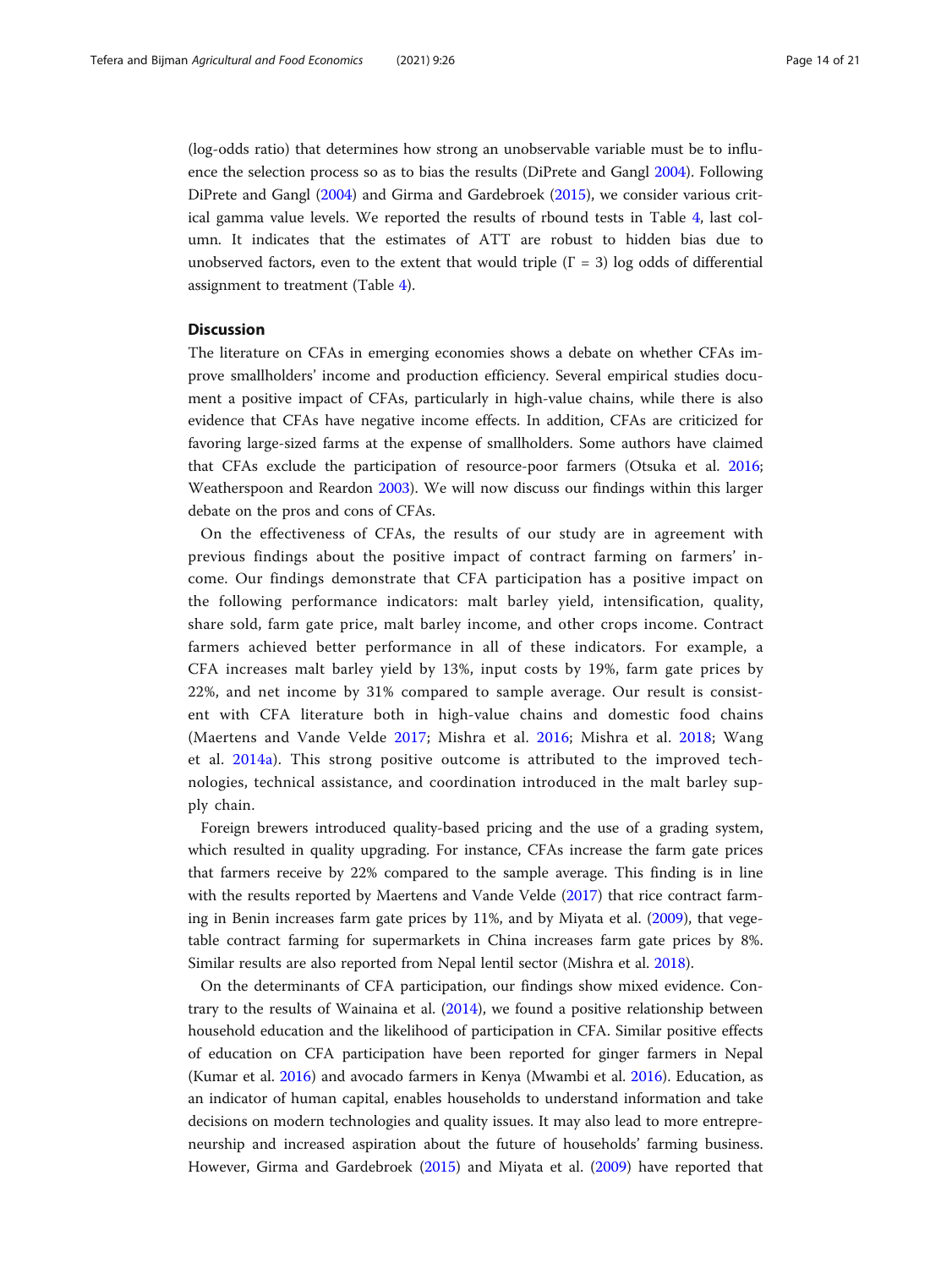<span id="page-14-0"></span>education has no significant effect and a negative effect on CFA participation in Ethiopia and China, respectively.

Our results also reveal that having a mobile phone, access to credit, and access to public extension services are positively related with participation in CFAs. With regard to a mobile phone, similar results have been reported by Mishra et al. ([2016\)](#page-19-0) and Kumar et al. ([2016](#page-19-0)). Our result are also in line with the findings reported by Ma and Abdulai [\(2016](#page-19-0)) and Mwambi et al. [\(2016\)](#page-19-0), who have shown a positive relationship between access to credit and CFA participation. However, Wainaina et al. ([2014](#page-20-0)) report that access to credit has no significant effect on participation. In addition, Kariuki and Loy [\(2016\)](#page-19-0) and Girma and Gardebroek ([2015](#page-19-0)) have reported that extension services positively and significantly influence CFA participation. Contrary to this, Wainaina et al. [\(2014\)](#page-20-0) have reported that access to extension services is negatively related with CFA participation.

The positive association between access to credit and CFA participation could be explained insofar that farmers who are able to access credit, tend to invest in the production of malt barley that meets the buyer's quality requirements, which can then earn them premium prices. That extension service is an important determinant could be because households who have good extension contacts, are better able to access useful information regarding benefits of modern agricultural technologies and marketing schemes.

Furthermore, we find that distance to markets and off-farm income negatively relate with CFA participation. Similar results have been reported by Miyata et al. ([2009](#page-19-0)) for apple farmers in China, Wainaina et al. ([2014](#page-20-0)), for poultry farmers in Kenya, and Mwambi et al. ([2016](#page-19-0)) for avocado farmers in Kenya. The pattern observed could be explained in that breweries prefer to work with nearby farmers for reasons of logistics, monitoring, provision of technical assistance, and farm visits. Thus, a larger distance to the main road (or market) increases the transaction cost of sourcing malt barley from smallholders. Contrary to this, Maertens and Vande Velde ([2017](#page-19-0)) reported a positive effect of distance to markets on the likelihood of farmers' participation in rice CFAs in Benin. Our results also show that off-farm income negatively affects the likelihood of participation in CFAs. This may be because smallholders specialized in farming (with fewer off-farm activities) are more likely to join CFAs. However, Azumah et al. ([2016\)](#page-18-0) and Wainaina et al. [\(2014\)](#page-20-0) report that the likelihood of CFA participation increases with off-farm income. They argue that farmers' access to finance from off-farm activities improves their ability to buy basic inputs, which increases their probability of CFA participation.

# Conclusions

The paper is a novel contribution to the few empirical studies analyzing the impact of CFAs within domestic (staple) food chains using robust econometric methods, with correction of selection bias. The paper examined the factors that influence farmers' decision to participate in a CFA, as well as the impact of CFA participation on intensification of production, commercialization and prices, and on farmer income in malt barley chains of Ethiopia. The study utilized cross-sectional survey data of malt barley farmers collected from the Arsi highlands of Ethiopia.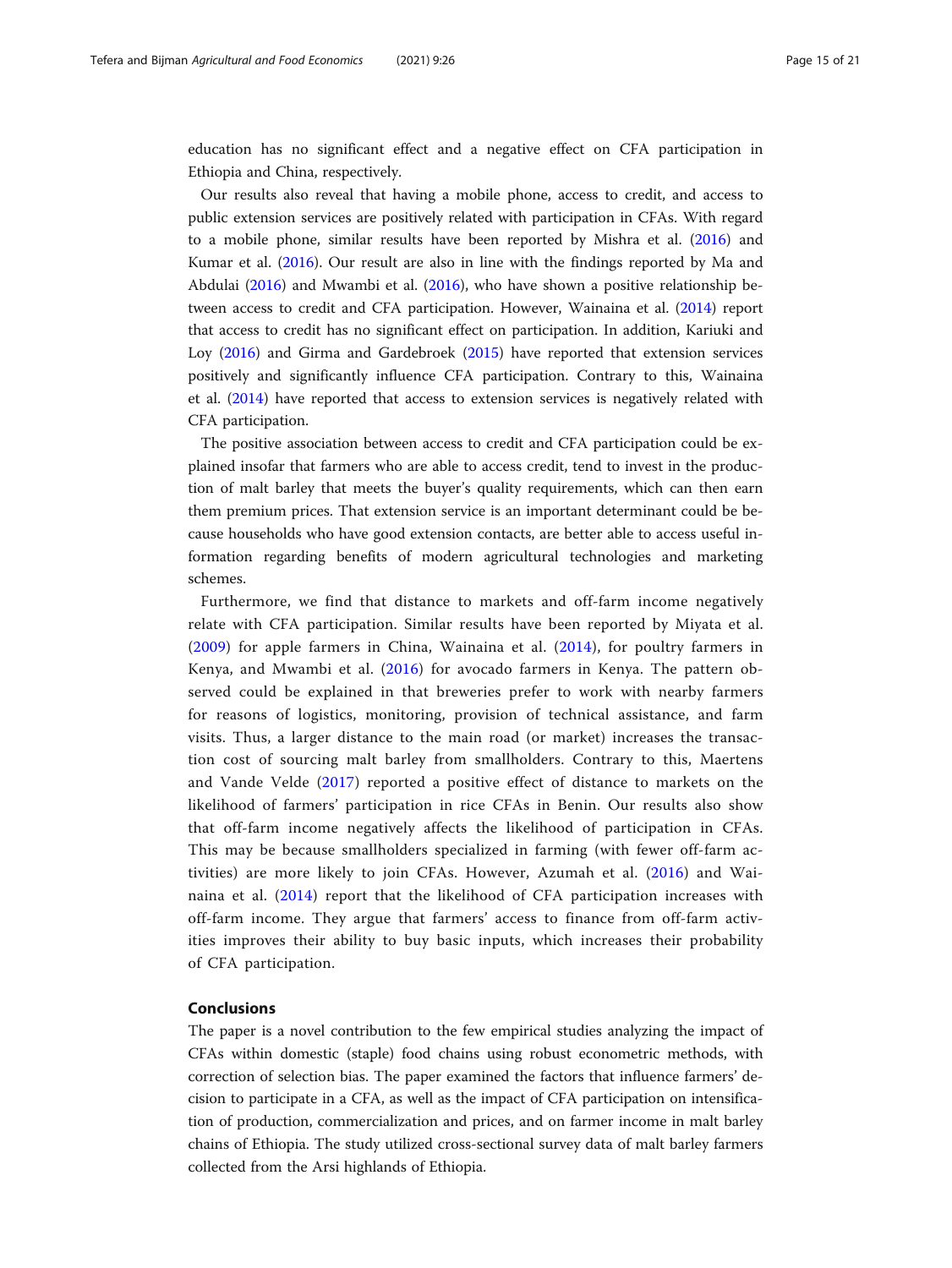Our empirical findings demonstrate the positive impacts of CFAs on all selected outcome indicators. We find that CFAs result in intensification of malt barley production, increased commercialization of malt barley, higher farm gate prices, increased net malt barley income, and higher income from other crops. Our estimated results are robust, consistent across different matching methods and OLS regression. Our findings imply that CFAs in a value-chain context lead to higher smallholder farm income. In addition, promoting CFAs and its interlinkage with POs might be an effective way to increase smallholder commercialization, intensification of barley production, and quality improvement in the value chain. Previous studies on the impact of CFAs mainly focused on high-value and exportoriented chains, while studies on domestic and staple food chains are few. Our study, thus, contributes to the agribusiness and development literature through providing empirical evidence on CFAs in domestic food chains.

Consistent with literature, our results reveal that contracting in domestic and local food chains can be beneficial for smallholder producers. This seems against the expectation, as expressed by Maertens and Vande Velde ([2017](#page-19-0)) that contracting in domestic food chains is not feasible due to contract-enforcement problems that stem from a low value of produce and a large number of buyers in the chain. Three arguments could be forwarded why CFAs work in barley value chains. First, low side selling could be related to a high premium price of 22% that contract farmers received. Second, involvement of a PO may have a positive impact on the sustainability of the CFA. Third, linked to the current development policy paradigm—from-aid-to-trade—the role of NGOs has changed from providing generic farming support toward sub-contracting specific supply chain activities.

The findings have several important implications for policymakers and stakeholders involved in the transformation and development of food systems. The study provides empirical evidence on how multinationals influence upgrading of food chains and commercialization of smallholders in Africa. It also indicates that supporting CFAs in the malt barley chains is an effective way to contribute to reaching the government aim of expansion and intensification of malt barley production and quality upgrading. Public support on capacity building of POs also helps smallholder linkages to modern chains and the smooth functioning of contract arrangements. A major constraint for the expansion of contract production is the poor condition of the physical infrastructure such as the lack of all-season roads. The brewery companies only have contracts with POs close to the district towns.

Our findings encourage further research on the following issues. First, we have not addressed the impact of malt barley production on food security. Does malt barley production compete with food barley production? Second, it would be worthwhile to carry out a within-country comparison of impact of CFAs in staple-food chains and export-oriented chains. In particular, such research should focus on contract attributes in the two distinct chains and the implications for key actors including smallholders.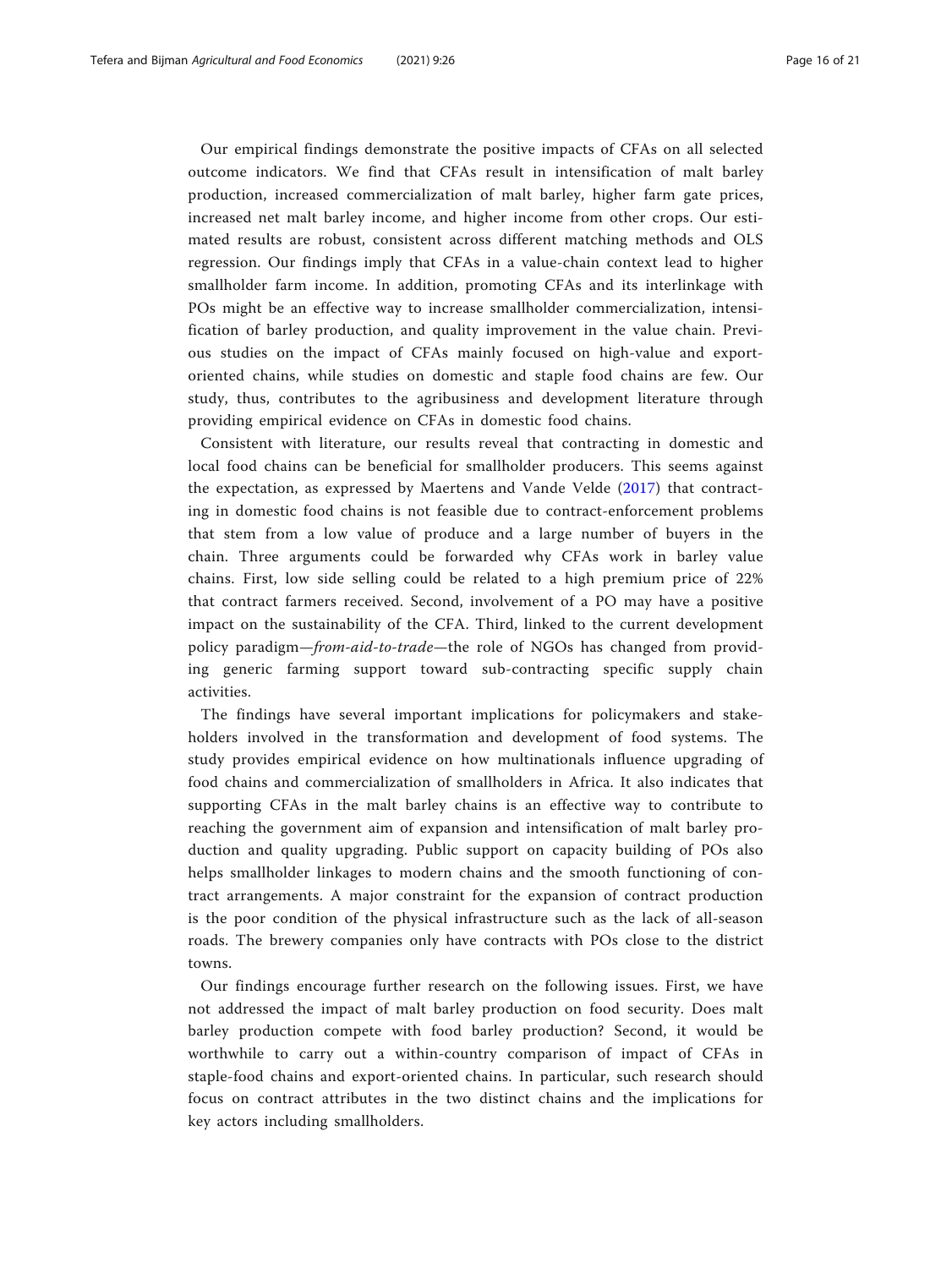# Appendix

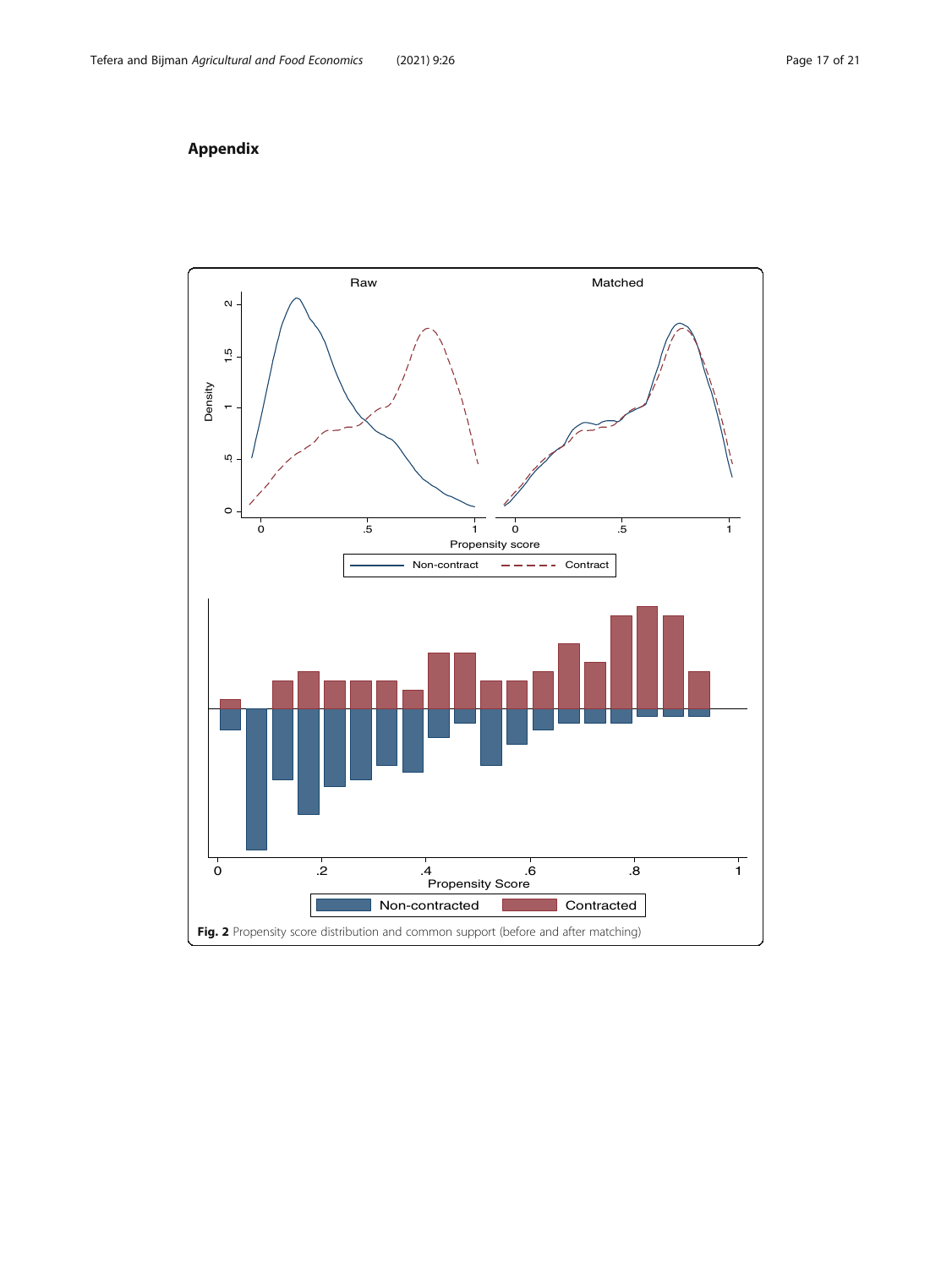| Indicators of intensity          | Contract | Non-contract | t-stat | Sig.  |
|----------------------------------|----------|--------------|--------|-------|
| Improved seeds (0-1)             | 1.0      | 0.39         | 13.2   | $***$ |
| Quantity of fertilize-DAP (qt)   | 2.6      | 1.6          | 4.24   | $***$ |
| Quantity of fertilizer-NPS (qt)  | 1.96     | 1.65         | 1.09   |       |
| Quantity of fertilizer-Urea (qt) | 0.48     | 0.45         | 0.41   |       |
| Cost of seed (ETB/ha)            | 1245     | 799          | 44.62  | $***$ |
| Cost of fertilizer (ETB/ha)      | 1307     | 1280         | 5.94   | $***$ |
| Cost of weeding (ETB/ha)         | 620      | 380          | 12.75  | $***$ |
| Cost of harvesting (ETB/ha)      | 709      | 571          | 4.04   | $***$ |
| Total variable costs (ETB/ha)    | 4803     | 3994         | 11.33  | $***$ |

# Table 5 Effect of CFA on intensification

Source: field survey, 2015; \*\*\* significant at 1% level

Table 6 t tests for equality of means for each variable before and after the match

| Variable           | Sample    | Mean     |              | %       | % reduction | t test |
|--------------------|-----------|----------|--------------|---------|-------------|--------|
|                    |           | Contract | Non-contract | bias    | (bias)      | p> t   |
| Age head           | Unmatched | 44.39    | 43.692       | 6.1     |             | 0.667  |
|                    | Matched   | 44.39    | 43.107       | 11.1    | $-83.0$     | 0.473  |
| Family size        | Unmatched | 6        | 6.359        | $-14.3$ |             | 0.318  |
|                    | Matched   | 6        | 5.747        | 10.0    | 29.7        | 0.463  |
| Working labor      | Unmatched | 3.59     | 3.837        | $-13.7$ |             | 0.340  |
|                    | Matched   | 3.59     | 3.447        | 8.0     | 42.0        | 0.550  |
| Education head     | Unmatched | 5.79     | 4.837        | 23.9    |             | 0.057  |
|                    | Matched   | 5.79     | 6.117        | $-10.7$ | 60.2        | 0.446  |
| Farm size          | Unmatched | 2.64     | 2.859        | $-9.5$  |             | 0.514  |
|                    | Matched   | 2.64     | 2.802        | $-7.0$  | 26.1        | 0.607  |
| Malt barley area   | Unmatched | 0.75     | 0.735        | 1.9     |             | 0.898  |
|                    | Matched   | 0.75     | 0.648        | 15.1    | $-711.3$    | 0.297  |
| Farming experience | Unmatched | 22.99    | 21.650       | 11.1    |             | 0.432  |
|                    | Matched   | 22.99    | 22.047       | 7.8     | 29.7        | 0.620  |
| Total livestock    | Unmatched | 9.06     | 8.849        | 2.4     |             | 0.868  |
|                    | Matched   | 9.06     | 8.674        | 4.4     | $-82.9$     | 0.768  |
| Off-farm income    | Unmatched | 3.24     | 5.299        | $-21.1$ |             | 0.144  |
|                    | Matched   | 3.24     | 2.719        | 5.3     | 74.8        | 0.670  |
| Distance to market | Unmatched | 6.18     | 8.170        | $-67.9$ |             | 0.000  |
|                    | Matched   | 6.18     | 7.145        | $-33.0$ | 51.4        | 0.011  |
| Mobile ownership   | Unmatched | 0.81     | 0.675        | 30.2    |             | 0.035  |
|                    | Matched   | 0.81     | 0.862        | $-12.8$ | 57.7        | 0.323  |
| Access to credit   | Unmatched | 0.17     | 0.094        | 22.6    |             | 0.105  |
|                    | Matched   | 0.17     | 0.352        | $-53.7$ | $-137.6$    | 0.006  |
| Extension contact  | Unmatched | 0.61     | 0.427        | 37.8    |             | 0.008  |
|                    | Matched   | 0.61     | 0.574        | 7.9     | 79.2        | 0.603  |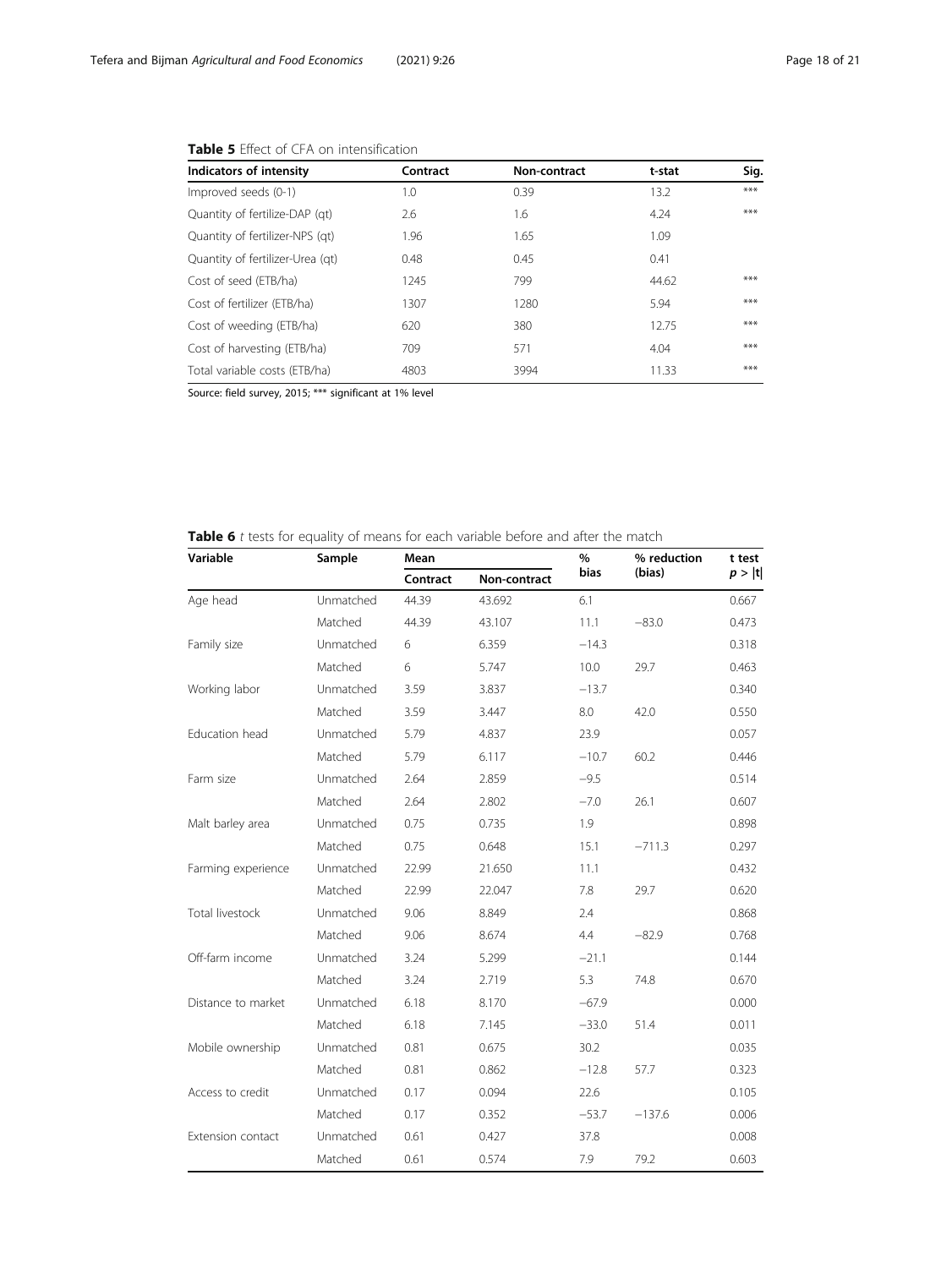|                  | <b>Before</b><br>matching | After matching (algorithms) |            |           |  |
|------------------|---------------------------|-----------------------------|------------|-----------|--|
|                  |                           | NNM*                        | <b>KBM</b> | <b>RM</b> |  |
| Pseudo- $R^2$    | 0.241                     | 0.073                       | 0.081      | 0.080     |  |
| LR <sub>X2</sub> | 67.59                     | 17.3                        | 19.1       | 18.9      |  |
| P value          | 0.000                     | 0.188                       | 0.120      | 0.127     |  |
| Mean bias        | 20.4                      | 14.1                        | 14.5       | 15.1      |  |
| Median bias      | 14.3                      | 11.6                        | 9.0        | 12.1      |  |

#### <span id="page-18-0"></span>Table 7 Matching quality test: balancing property

Note: \* seven nearest is used

#### Abbreviations

IPWRA: Inverse probability-weighted regression adjustment; PSM: Propensity score matching; CFA: Contract farming arrangement; PO: Producer organization; PPP: Public private partnership; AMF: Assela malt factory; NGO: Nongovernment organization

#### Acknowledgements

We are grateful to the many smallholders, farmer cooperatives, and other stakeholders in the malt barley supply chains that shared their knowledge and experience with us.

#### Authors' contributions

First author contributes on survey design, data organization and analysis, and writing the manuscript. While the second author read, edit, and structure the manuscript. The authors read and approve the final manuscript.

#### Funding

This work was financially supported by the Netherlands Ministry of Economic Affairs, and Business Management & Organization Group of Wageningen University. We thank both institutions for their contribution and support.

#### Availability of data and materials

Data will be available upon request.

# Declarations

#### Competing interests

Both authors declare that they have no competing interests.

#### Author details

<sup>1</sup>European Commission Joint Research Center, Ispra, Italy. <sup>2</sup>Department of Agricultural Economics, Hawassa University, P.O. Box 05, Hawassa, Ethiopia. <sup>3</sup>Business Management and Organization Group, Wageningen University, P.O. Box 8130, 6700, EW, Wageningen, The Netherlands.

# Received: 12 November 2020 Revised: 15 April 2021 Accepted: 1 June 2021 Published online: 13 July 2021

#### References

- Abebe GK, Bijman J, Kemp R, Omta O, Tsegaye A (2013) Contract farming configuration: smallholders' preferences for contract design attributes. Food Policy 40:14–24. <https://doi.org/10.1016/j.foodpol.2013.01.002>
- Andersson CI, Chege CG, Rao EJ, Qaim M (2015) Following up on smallholder farmers and supermarkets in Kenya. American Journal of Agricultural Economics 97(4):1247–1266. <https://doi.org/10.1093/ajae/aav006>
- Azumah, S.B., Donkoh, S.A., Ansah, I.G.K., 2016. Contract farming and the adoption of climate change coping and adaptation strategies in the northern region of Ghana. Environment, Development and Sustainability, 1-21.
- Bang H, Robins JM (2005) Doubly robust estimation in missing data and causal inference models. Biometrics 61(4):962–973. <https://doi.org/10.1111/j.1541-0420.2005.00377.x>
- Barrett CB, Bachke ME, Bellemare MF, Michelson HC, Narayanan S, Walker TF (2012) Smallholder participation in contract farming: comparative evidence from five countries. World Development 40(4):715–730. [https://doi.org/10.1016/j.](https://doi.org/10.1016/j.worlddev.2011.09.006) [worlddev.2011.09.006](https://doi.org/10.1016/j.worlddev.2011.09.006)
- Becker SO, Ichino A (2002) Estimation of average treatment effects based on propensity scores. The Stata Journal 2(4):358– 377. <https://doi.org/10.1177/1536867X0200200403>
- Bellemare MF (2012) As you sow, so shall you reap: the welfare impacts of contract farming. World Development 40(7):1418– 1434. <https://doi.org/10.1016/j.worlddev.2011.12.008>
- Bellemare MF (2015) Contract farming: what's in it for smallholder farmers in developing countries? Choices 30:1–4 Bernard T, Spielman DJ (2009) Reaching the rural poor through rural producer organizations? A study of agricultural marketing cooperatives in Ethiopia. Food Policy 34(1):60–69. <https://doi.org/10.1016/j.foodpol.2008.08.001>
- Bijman J, Muradian, R, Schuurman J (2016) Cooperatives, economic democratization and rural development. Edward Elgar Publishing.
- Bolwig S, Gibbon P, Jones S (2009) The economics of smallholder organic contract farming in tropical Africa. World Development 37(6):1094–1104. <https://doi.org/10.1016/j.worlddev.2008.09.012>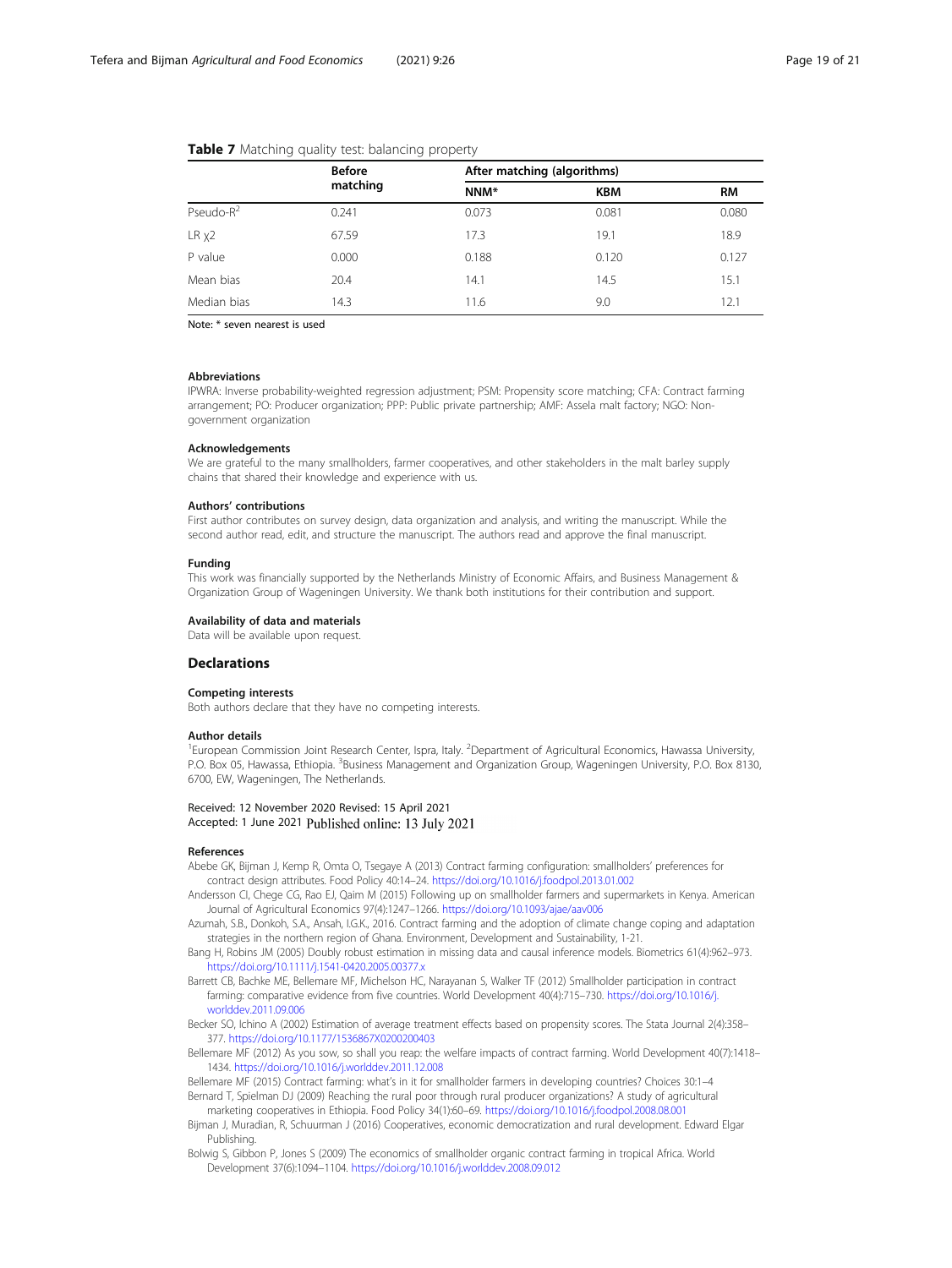<span id="page-19-0"></span>Briones RM (2015) Small farmers in high-value chains: binding or relaxing constraints to inclusive growth? World Development 72:43–52. <https://doi.org/10.1016/j.worlddev.2015.01.005>

- Caliendo M, Kopeinig S (2008) Some practical guidance for the implementation of propensity score matching. Journal of Economic Surveys 22(1):31-72. <https://doi.org/10.1111/j.1467-6419.2007.00527.x>
- CSA (2015) Area and production of major crop, agricultural sample survey. Central Statistical Agency (CSA) of Ethiopia, Addis Ababa, Ethiopia
- Dedehouanou SF, Swinnen J, Maertens M (2013) Does contracting make farmers happy? Evidence from Senegal. Review of Income and Wealth 59:S138–S160. <https://doi.org/10.1111/roiw.12041>
- DiPrete TA, Gangl M (2004) Assessing bias in the estimation of causal effects: Rosenbaum bounds on matching estimators and instrumental variables estimation with imperfect instruments. Sociological methodology 34(1):271–310. [https://doi.](https://doi.org/10.1111/j.0081-1750.2004.00154.x) [org/10.1111/j.0081-1750.2004.00154.x](https://doi.org/10.1111/j.0081-1750.2004.00154.x)
- Dries L, Germenji E, Noev N, Swinnen JF (2009) Farmers, vertical coordination, and the restructuring of dairy supply chains in Central and Eastern Europe. World Development 37(11):1742–1758. <https://doi.org/10.1016/j.worlddev.2008.08.029>
- FAO (2013a) Contract farming for inclusive market access. In: Food and Agriculture Organization of the United Nations (FAO). Italy, Rome
- FAO (2013b) Smallholder integration in changing food markets. In: Food and Agriculture Organization of the United Nations (FAO). Italy, Rome
- Girma J, Gardebroek C (2015) The impact of contracts on organic honey producers' incomes in southwestern Ethiopia. Forest Policy and Economics 50:259–268. <https://doi.org/10.1016/j.forpol.2014.08.001>
- Jia X, Bijman J (2014) Contract farming: synthetic themes for linking farmers to demanding markets. In: Rankin M (ed) Da silva, C.A. Contract farming for inclusive market access FAO, Rome, pp 21–38
- Kariuki IM, Loy JP (2016) Contractual farming arrangements, quality control, incentives, and distribution failure in Kenya's smallholder horticulture: a multivariate probit analysis. Agribusiness 32(4):547–562. <https://doi.org/10.1002/agr.21462>
- Kebebe E (2017) Household nutrition and income impacts of using dairy technologies in mixed crop–livestock production systems. Australian Journal of Agricultural and Resource Economics 61(4):626–644. <https://doi.org/10.1111/1467-8489.12223>
- Kumar A, Roy D, Tripathi G, Joshi PK, Adhikari RP (2016) Can contract farming increase farmers' income and enhance adoption of food safety practices? Evidence from remote areas of. Nepal, International Food Policy Research Institute (IFPRI), South Asia Office
- Ma W, Abdulai A (2016) Linking apple farmers to markets: determinants and impacts of marketing contracts in China. China Agricultural Economic Review 8(1):2–21. <https://doi.org/10.1108/CAER-04-2015-0035>
- Maertens M, Minten B, Swinnen J (2012) Modern food supply chains and development: evidence from horticulture export sectors in sub-Saharan Africa. Development Policy Review 30(4):473–497. <https://doi.org/10.1111/j.1467-7679.2012.00585.x>
- Maertens M, Swinnen JF (2012) Gender and modern supply chains in developing countries. The Journal of Development Studies 48(10):1412–1430. <https://doi.org/10.1080/00220388.2012.663902>
- Maertens M, Vande Velde K (2017) Contract-farming in staple food chains: the case of rice in Benin. World Development 95: 73–87. <https://doi.org/10.1016/j.worlddev.2017.02.011>
- McCullough EB, Pingali PL, Stamoulis KG (2008) Small farms and the transformation of food systems: an overview. In: E. McCullough, P.P., and K. Stamoulis (Ed.), The transformation of agri-food systems: globalization, supply chains and smallholder farmers, ed. Earthscan, London, pp 3–46
- Michelson H, Reardon T, Perez F (2012) Small farmers and big retail: trade-offs of supplying supermarkets in Nicaragua. World Development 40(2):342–354. <https://doi.org/10.1016/j.worlddev.2011.07.013>
- Minot, N., 1986. Contract farming and its effect on small farmers in less developed countries Michigan State University, Department of Agricultural, Food, and Resource Economics (Working paper No. 31), East Lansing, MI.
- Minot, N., Sawyer, B., 2016. Contract farming in developing countries: theory and practice, and policy implications, in: A. Devaux, M.T., J. Donovan, D. Horton (Ed.), Innovation for inclusive value-chain development: successes and challenges. International Food Policy Research Institute (IFPRI), Washington, D.C., pp. 127–158.
- Minten B, Randrianarison L, Swinnen JFM (2009) Global retail chains and poor farmers: evidence from Madagascar. World Development 37(11):1728–1741. <https://doi.org/10.1016/j.worlddev.2008.08.024>
- Minten B, Tamru S, Engida E, Kuma T (2016) Transforming staple food value chains in Africa: the case of teff in Ethiopia. The Journal of Development Studies 52(5):627–645. <https://doi.org/10.1080/00220388.2015.1087509>
- Mishra AK, Kumar A, Joshi PK, D'Souza A (2016) Impact of contracts in high yielding varieties seed production on profits and yield: the case of Nepal. Food Policy 62:110–121. <https://doi.org/10.1016/j.foodpol.2016.05.005>
- Mishra AK, Kumar A, Joshi PK, D'Souza A (2018) Impact of contract farming on yield, costs and profitability in low-value crop: evidence from a low-income country. Australian Journal of Agricultural and Resource Economics 62(4):589–607. [https://](https://doi.org/10.1111/1467-8489.12268) [doi.org/10.1111/1467-8489.12268](https://doi.org/10.1111/1467-8489.12268)
- Miyata S, Minot N, Hu D (2009) Impact of contract farming on income: linking small farmers, packers, and supermarkets in China. World Development 37(11):1781–1790. <https://doi.org/10.1016/j.worlddev.2008.08.025>
- Mwambi MM, Oduol J, Mshenga P, Saidi M (2016) Does contract farming improve smallholder income? The case of avocado farmers in Kenya. Journal of Agribusiness in Developing and Emerging Economies 6(1):2–20. [https://doi.org/10.1108/JA](https://doi.org/10.1108/JADEE-05-2013-0019) [DEE-05-2013-0019](https://doi.org/10.1108/JADEE-05-2013-0019)
- Narayanan S (2014) Profits from participation in high value agriculture: evidence of heterogeneous benefits in contract farming schemes in Southern India. Food Policy 44:142–157. <https://doi.org/10.1016/j.foodpol.2013.10.010>
- Otsuka K, Nakano Y, Takahashi K (2016) Contract farming in developed and developing economies. Annual Review of Resource Economics 8:53–76
- Oya C (2012) Contract farming in sub-Saharan Africa: a survey of approaches, debates and issues. Journal of Agrarian Change 12(1):1–33. <https://doi.org/10.1111/j.1471-0366.2011.00337.x>
- Poulton C, Dorward A, Kydd J (2010) The future of small farms: new directions for services, institutions, and intermediation. World Development 38(10):1413–1428. <https://doi.org/10.1016/j.worlddev.2009.06.009>
- Rashid S, Gashaw TA, Solomon L, Nicholas M (2015) The Barley Value Chain in Ethiopia. International Food Policy Research Institute (IFPRI). Addis Ababa, Ethiopia